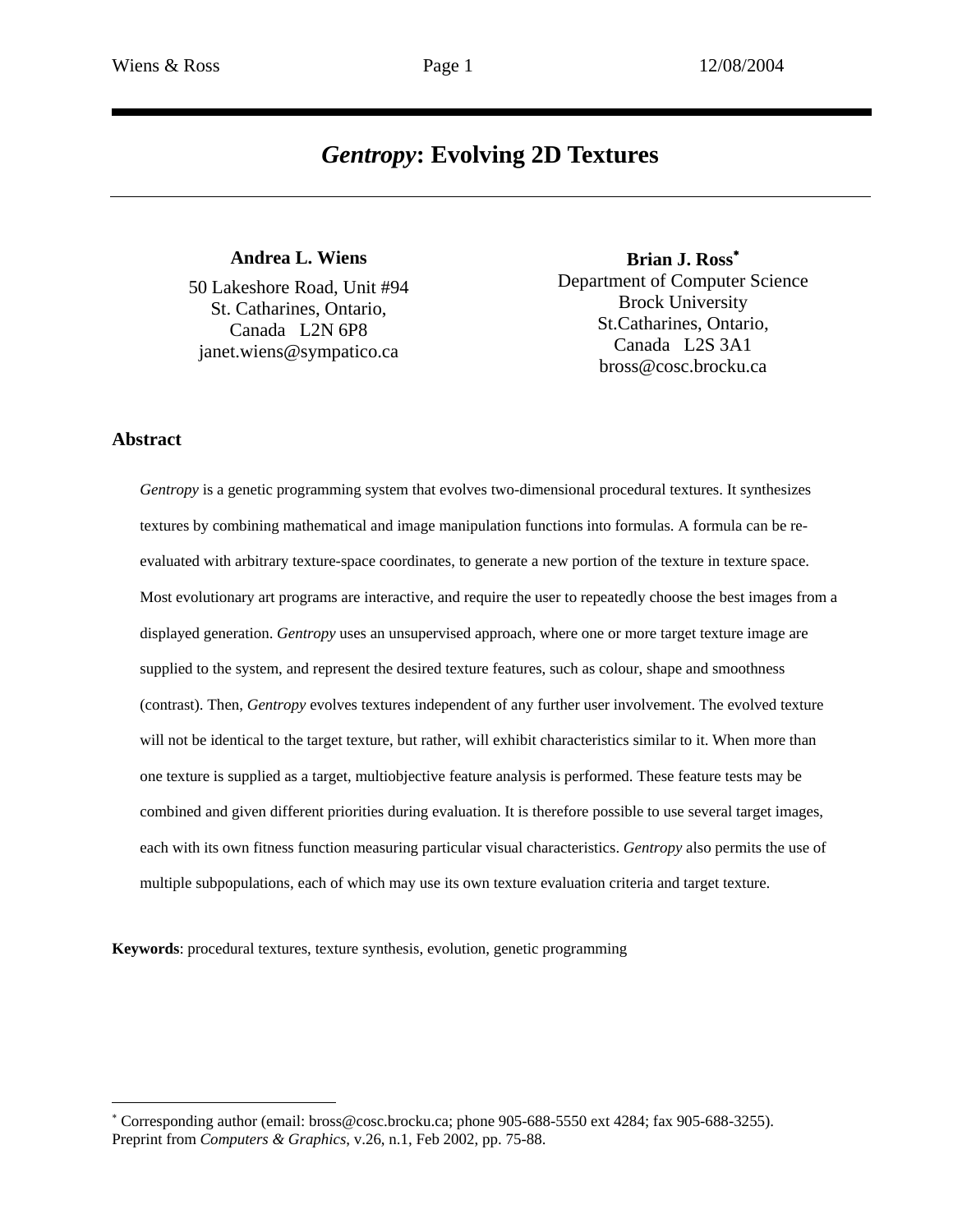# **1 INTRODUCTION**

Computers have established themselves as indispensable tools in artistic applications. One such application is the generation of interesting images and textures for desktops, web pages, documents and animation programs. While a computer program has no concept of creativity, it is still a powerful tool to be used by an artist for generating fascinating textures. Given the mathematical nature of procedural (or algorithmic) textures, computer software is well suited to their generation [1, 2]. On the other hand, random texture generation is not a practical strategy. Of the virtually infinite number of procedural textures possible, a relatively small proportion of them will be aesthetically interesting and useful to the artist.

One technique found to be useful for constraining the random generation of textures is evolutionary computation [3, 4, 5]. Evolution is a practical search paradigm for searching a vast space of candidate solutions. This applies to texture generation, given the enormous number of texture formulas possible. Since computer software is currently unable to make aesthetic and artistic judgments about textures, the most practical solution up to now has been to incorporate the user in the judgment task during texture creation [6, 7, 8, 9]. Interactive evolutionary texture generation applications take a given texture formula, and perform varying degrees of mutation upon it. This population of textures is displayed to the user. The user interactively selects the mutated texture of most interest, thereby determining the direction of the texture generation process. The user also determines the amount of mutation performed on it. Typically, early stages in the synthesis process will use high levels of mutation. As the user focuses on a texture of interest, the mutation rate will be reduced. Interactive texture evolution therefore is an iterative process, in which the user drives the search towards a texture of interest. Of special note is the Genshade system, which evolves Renderman shaders [10]. Genshade takes an unsupervised approach, in which automatic image analysis is performed during genetic evolution.

This paper presents the *Gentropy* system. Like other evolutionary art applications, *Gentropy* uses evolutionary computation to explore the space of texture formulas. However, *Gentropy* is an unsupervised texture synthesis system. Its major contribution is that it uses a robust set of automated image analyses to evaluate the suitability of candidate textures, while at the same time uses a fairly rudimentary set of texture generation operators. The user supplies *Gentropy* with one or more target texture images. The user also indicates how each texture is to be evaluated, based on a suite of image analysis tests. A wide variety of subpopulation architectures are definable by the user. Each subpopulation uses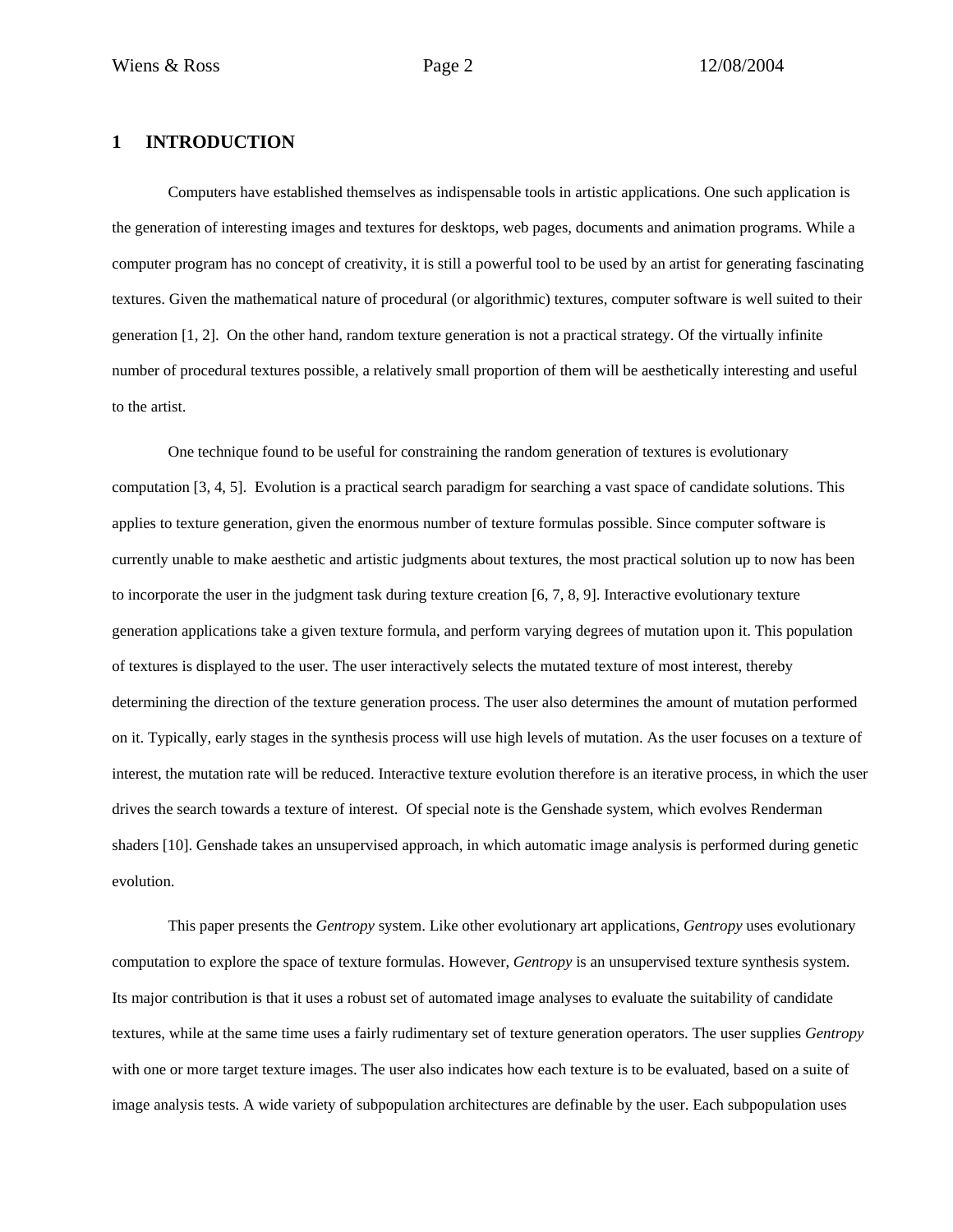one or more textures and feature tests, and feeds its results into other similarly specialized subpopulations. *Gentropy* takes this information, and at the end of a run generates a solution texture, which will exhibit characteristics of the target textures. Note that it is not the goal to find a procedural texture that generates a texture identical to the target. Rather, the target texture is used for synthesizing a texture that is similar to it, according to the specified image analyses criteria.

An outline of the paper is as follows. Section 2 discusses evolutionary computation and genetic programming. Section 3 reviews the concept of procedural texture generation, and discusses the procedural texture formulas used in *Gentropy*. Section 4 discusses the types of image analyses performed in *Gentropy*. Other details about the *Gentropy* system are given in Section 5. Some example results are presented in Section 6. Comparisons to related work are given in Section 7. A discussion concludes the paper in Section 8. Some example texture formulas as obtained by *Gentropy* for the results in Section 6 are given in Appendix A.

## **2 EVOLUTIONARY COMPUTATION AND GENETIC PROGRAMMING**

Evolutionary computation is a search strategy inspired by natural evolution. The most popular evolutionary search technique is the genetic algorithm (GA) [3, 4]. An example GA is in Fig. 1. To use a GA to solve a problem, an encoding must be derived which maps candidate problem solutions into a binary chromosome or string. These strings are considered "individuals" to be tested and reproduced during the course of the GA run. A population of random chromosomes is initially created. Each individual is tested and given a fitness measurement, which indicates its relative merit towards solving the problem of interest. To create a new population of individuals, fitness proportional selection of individuals is performed. This models the concept of "Darwinian survival of the fittest", since the stronger individuals (those with better fitness scores) will be more likely to be selected for reproduction than the weaker individuals. The most common types of reproduction operators are crossover (genetic recombination) and mutation. Crossover takes two selected parent individuals, and randomly mixes their chromosomes to create two offspring. The power of crossover stems from the idea that, as in nature, offspring may inherit the favourable characteristics of each parent. In other words, crossover is the means in which desirable genetic characteristics can be combined and inherited in subsequent generations. Mutation is used to maintain population diversity during evolution. The power of GA comes from the fact that, using fitness-proportional selection and crossover reproduction, a vast number of problem prototypes can be explored during a run. This has been called "implicit parallelism" in the literature.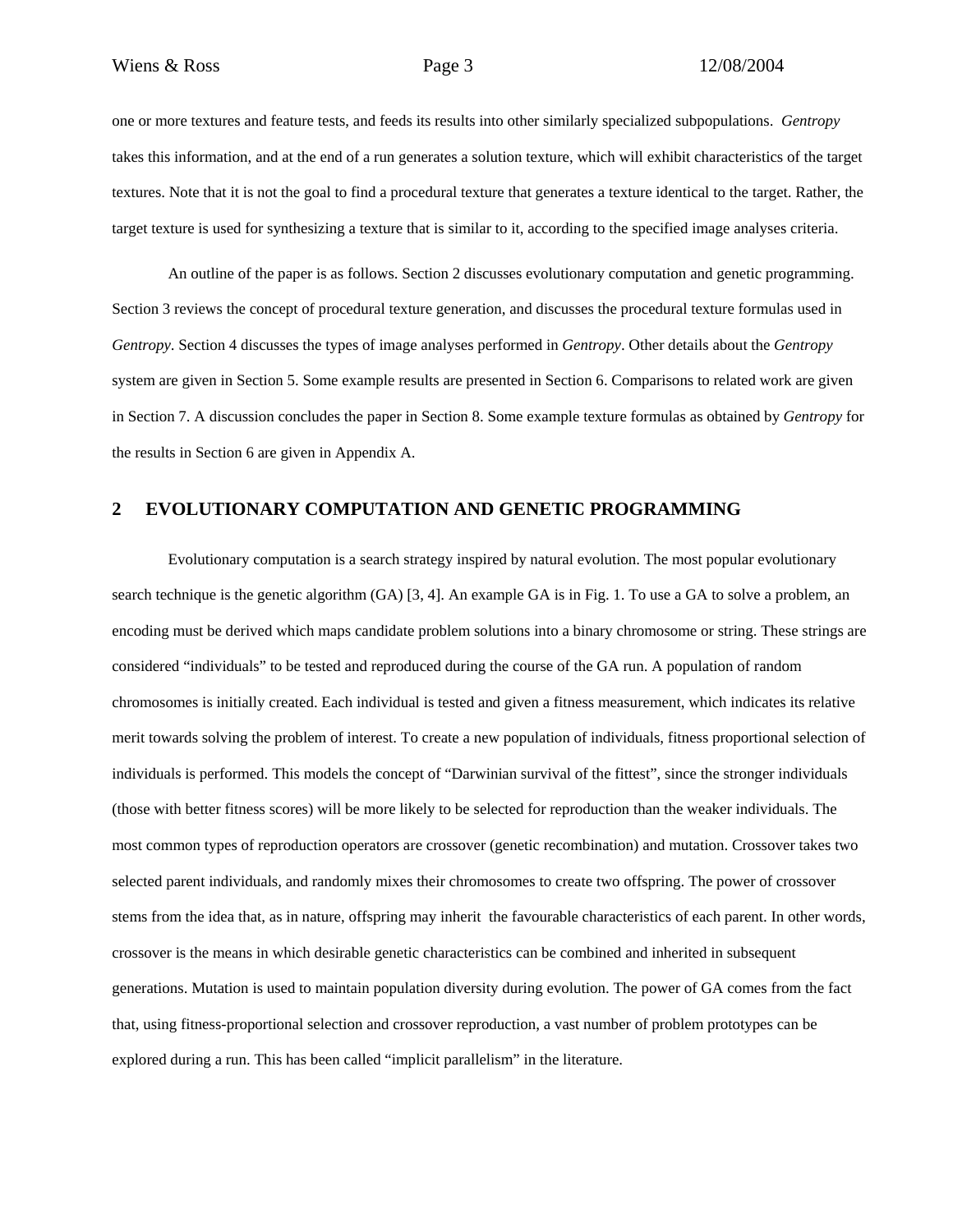A powerful variation of GA is genetic programming (GP) [5]. Rather than using fixed linear chromosomes of bits, GP denotes individuals as executable computer programs, typically denoted by parse trees. Crossover is performed by selecting branches in two parse trees, and swapping the branches. Mutation is done by replacing a branch with a randomly generated one. Both these operations are performed in a way that preserves syntactic correctness of programs. In addition, it is important that a *closure property* be maintained: the primitive functions and statements of the programming language being used must be able to execute any possible data arguments without producing an error. For example, an arithmetic division operator must not crash if a zero-valued denominator is given to it. So long as syntactic correctness and closure are maintained, GP essentially works in the same manner as a conventional GA. When a program is to be evaluated for its fitness, it is executed upon the problem of interest, its ability to solve the problem is measured, and the resulting fitness score is assigned to the program.

GA and GP are widely used in scientific, engineering, and artistic applications. Their implicit parallelism makes them both very effective in finding solutions in large search spaces. Naturally, GP is particularly adept at solving problems that are more algorithmic in nature, since GP evolves programs. A representative selection of applications of GA and GP can be found in [11].

## **3 PROCEDURAL TEXTURES**

Procedural or algorithmic textures are patterns that are produced using an assortment of mathematical and algorithmic operators. The input to a texture formula is normally the coordinates of the pixel being rendered. The operators in a texture formula return greyscale or colour data. The rest of this section describes the texture elements used in *Gentropy*.

### **3.1 TEXTURE FUNCTION SET**

The texture function set consists of various mathematical and image processing functions that take an RGB colour (vector) or channel (scalar) as arguments and return either a vector or scalar. A vector is represented by three floating-point values, or *channels*, while a scalar is a single floating-point channel, defining a shade of grey. *Gentropy* uses the following function set:

X Y ERC VERC COLGRAD + - diff \* / sin cos mod log pow not avg max min if lum rgb noise turb turbflow cloud marble warprel warpabs kaleid tile tilerad forv chn wchn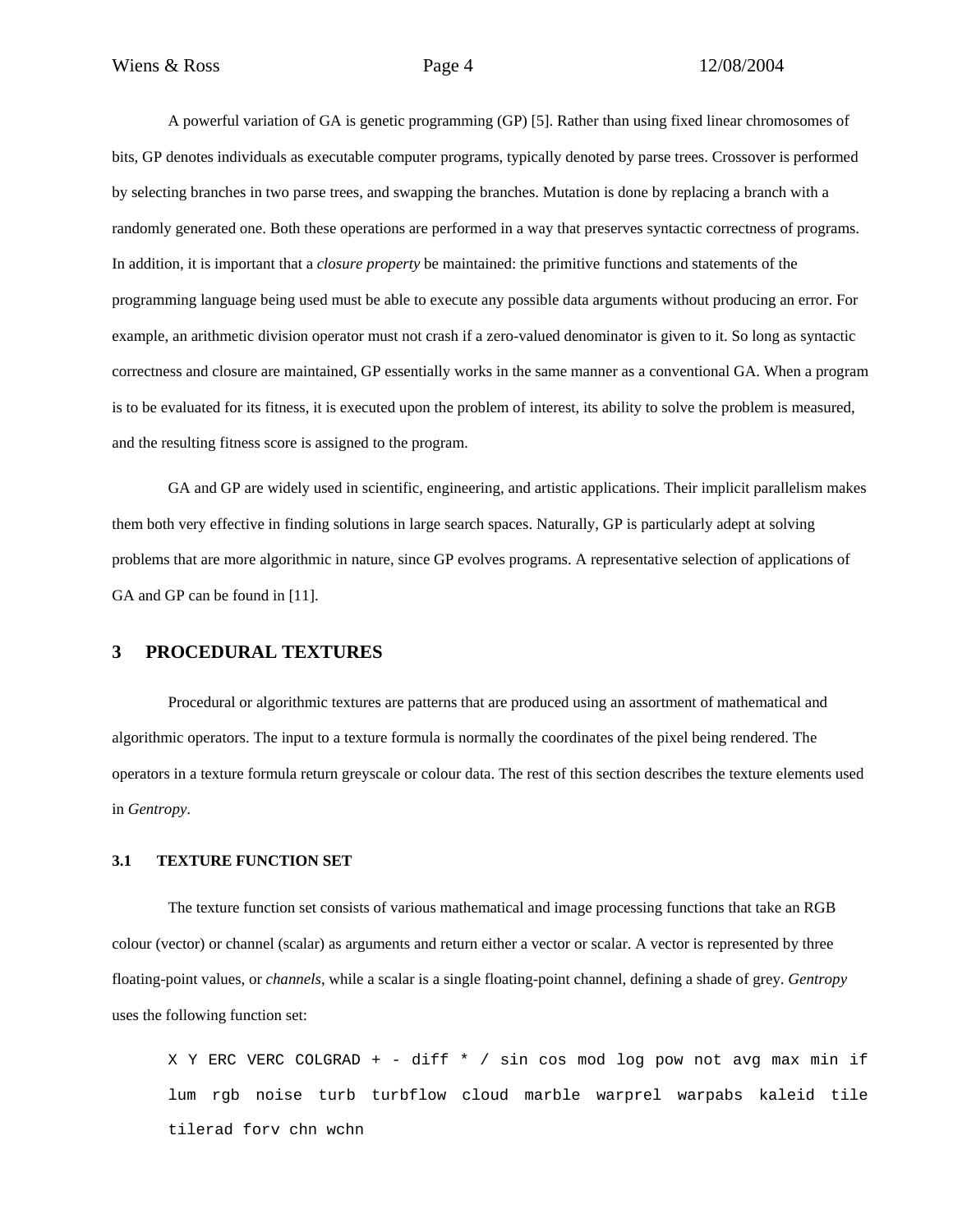The above operations are combined into a *texture formula* in such a way that the output is always an RGB colour vector. The X and Y parameters denote the coordinates of the pixel being rendered. Some example texture formulas and their rendered results are given in Table 1. Since the functions that make up the texture formula may return any floating-point value, the colour channels are truncated to a range of -1 to 1, before the conversion to an integer range of 0 to 255 (required by the RGB image file format).

Terminals (constants, and functions that take no arguments) have upper-case names. ERC returns a random scalar and VERC, a random vector. They appear in a texture formula as either a floating-point number or a set of three floating-point numbers within parentheses. In COLGRAD, which creates a colour gradient, the red and green values are the current x and y positions and the blue value is the distance to the origin. The lum operation finds the luminance, average of all channels, which is a grey colour. Also, there is the rgb function, which takes three arguments and returns an RGB colour. The other functions are discussed below.

### **3.2 NOISE FUNCTIONS**

The noise, turb, turbflow, cloud and marble functions are more complex, generating shaded bumps, curves, gases and other natural-looking effects. See [1] for in-depth discussions of these functions. Table 2 shows a few examples. These functions are capable of producing a wide variety of textures. The noise function is the basis for the others. It creates a grid of random grey points and then interpolates between them. X and Y arguments specify the position within the noise texture and the grid size is determined by a frequency argument. Noise values are divided by a varying amplitude value and added together in the turb (turbulence) operation.

The following formula is for turb, where col holds the grey colour value returned, and x and y define the current position in texture space. Start, end and frequency are all arguments to the function. Example values for these variables are 1, 256 and any positive floating-point number, respectively.

$$
col = \sum_{i=0}^{\infty} \frac{noise(2^i \cdot x, 2^i \cdot y, freq)}{2^i \cdot start}
$$

where the maximum i is such that  $(2^i \cdot start) \leq end$ .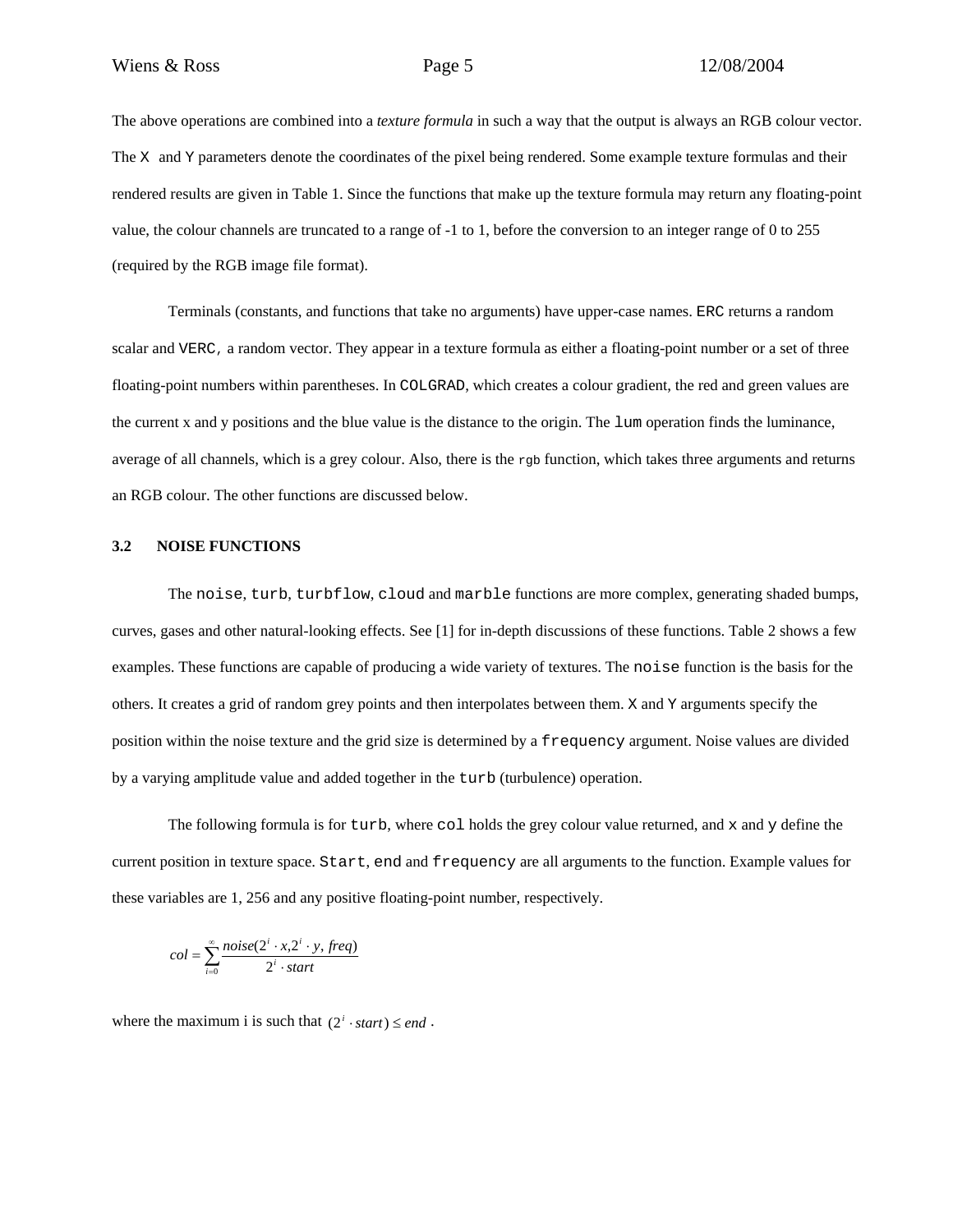Amplitude and frequency are both varied in the turbflow (turbulent flow) function. In the following pseudocode for turbflow, the num iteration variable is positive and small, for example, less than 6. Persistence is also positive and less than or equal to 1. The turboflow formula is:

$$
col = \sum_{i=1}^{num} \frac{noise(x, y, 2^{-i})}{persistentce^i}
$$

Cloud is based on turbulence [12]. See [1] for details on marble and other noise operations.

### **3.3 WARPS AND TILING**

In the function set, there are several warp and tiling operations, which alter the positions of or duplicate pixel values. The warps take the current x and y positions in texture space and alter them by adding an increment value to each (relative) or assigning them new values (absolute). In addition to the relative (warprel) and absolute (warpabs) warps, there are three tiling operations (tile, tilerad and kaleid), which create rectangular, circular and kaleidoscopic repeating patterns.

### **3.4 AUTOMATICALLY DEFINED ITERATION**

The final set of three operations performs iteration over a finite colour vector. This iterative control is termed automatically defined iteration or ADI ([13], p.121). The function forv performs the actual iteration, like a for-loop in C or dotimes in the LISP programming language, with the current channel as the looping variable.

Operations chn and wchn either return the appropriate scalar value (one channel of a colour vector) based on the current channel or the current channel plus some increment value, respectively. If there is a chn or wchn in the subtree, different values will likely be returned for each iteration, as the channel varies, and  $f \circ r$  returns a (non-grey) colour. Otherwise, an iteration will have the same result and a grey colour will be produced. For example, the last texture in Table 2 has several non-grey colours due to its use of the wchn operator.

## **4 IMAGE ANALYSIS**

Selection of individual textures for reproduction depends on their fitness with respect to the rest of the population. *Gentropy*'s fitness function assigns every individual texture a fitness measure between 0 and 1, with 1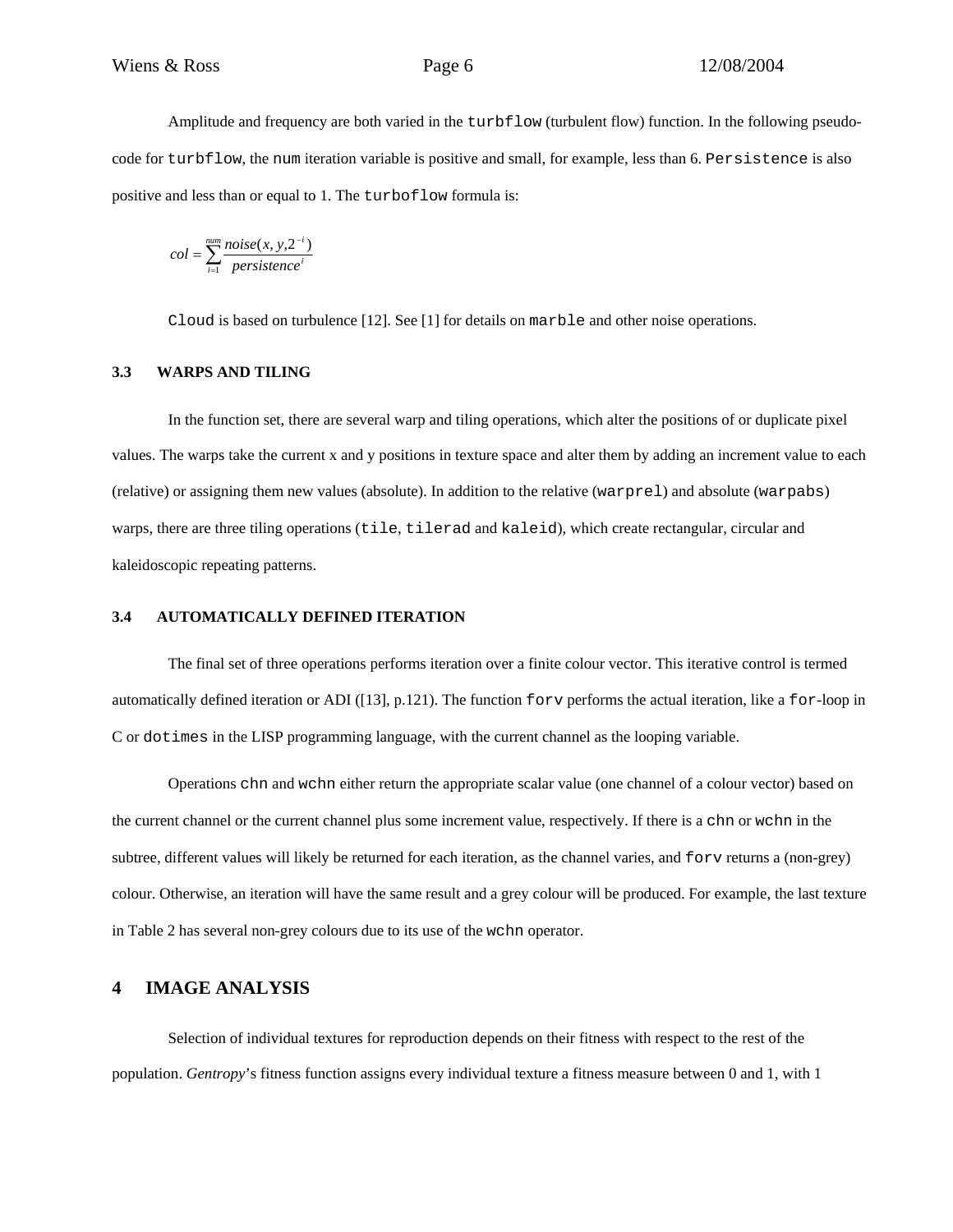indicating a perfect score. This fitness measure is determined by feature tests, which compare the generated image to the target image. This section discusses the suite of image analyses possible within *Gentropy*.

## **4.1 IMAGE COMPARISON**

Colour quantization is used to ease matching, particularly the shape aspect. It categorizes the colours so that very similar colours are represented by the same colour. This stops analyses of minute colour differences that the human eye normally cannot judge anyway. However, this does introduce some error to the matching process. For instance, the fitness function may deem two images identical, even though their colouring or shape is slightly different. The colour space — or number of colours involved — is reduced so that histograms are smaller.

Histograms represent the colour distribution of an image by storing the frequency of each quantized colour [14]. They are used by many of the feature tests in *Gentropy*, including those that match directly and those that match histograms. *Direct matching* involves the comparison of two images, pixel by pixel, while *histogram matching* calculates a histogram for the images and then measures the distance between the histograms. Position is irrelevant in the latter but not the former. In other words, direct matching includes shape information in its analysis.

### **4.2 FEATURE TESTS**

*Gentropy* uses image comparison methods, mainly adapted from *query by image content* (QBIC) applications [14, 15]. These programs take a target image and search a database for similar images. They often use histograms and wavelet analysis to match images. Table 3 shows several feature tests the user may choose from as part of the fitness function.

It is extremely difficult to do an accurate automatic evaluation of an image. Precise image comparisons require a host of complex, computation-intensive computer vision concepts, which are impractical to apply in a genetic algorithm. *Gentropy* uses a selection of efficient image analyses, which evaluate basic image attributes, such as colour, shape and smoothness. Complex analyses, from computer vision research for instance, would result in more accurate evaluations of images, but a serious price would be paid in run-time speed.

### 4.2.1 Colour Direct Matching

Colour direct (CDIR) is the simplest matching operation. CDIR adds the colour similarities of each pixel in the two images and then divides by the number of pixels per image. It uses colour similarity, a measure of the distance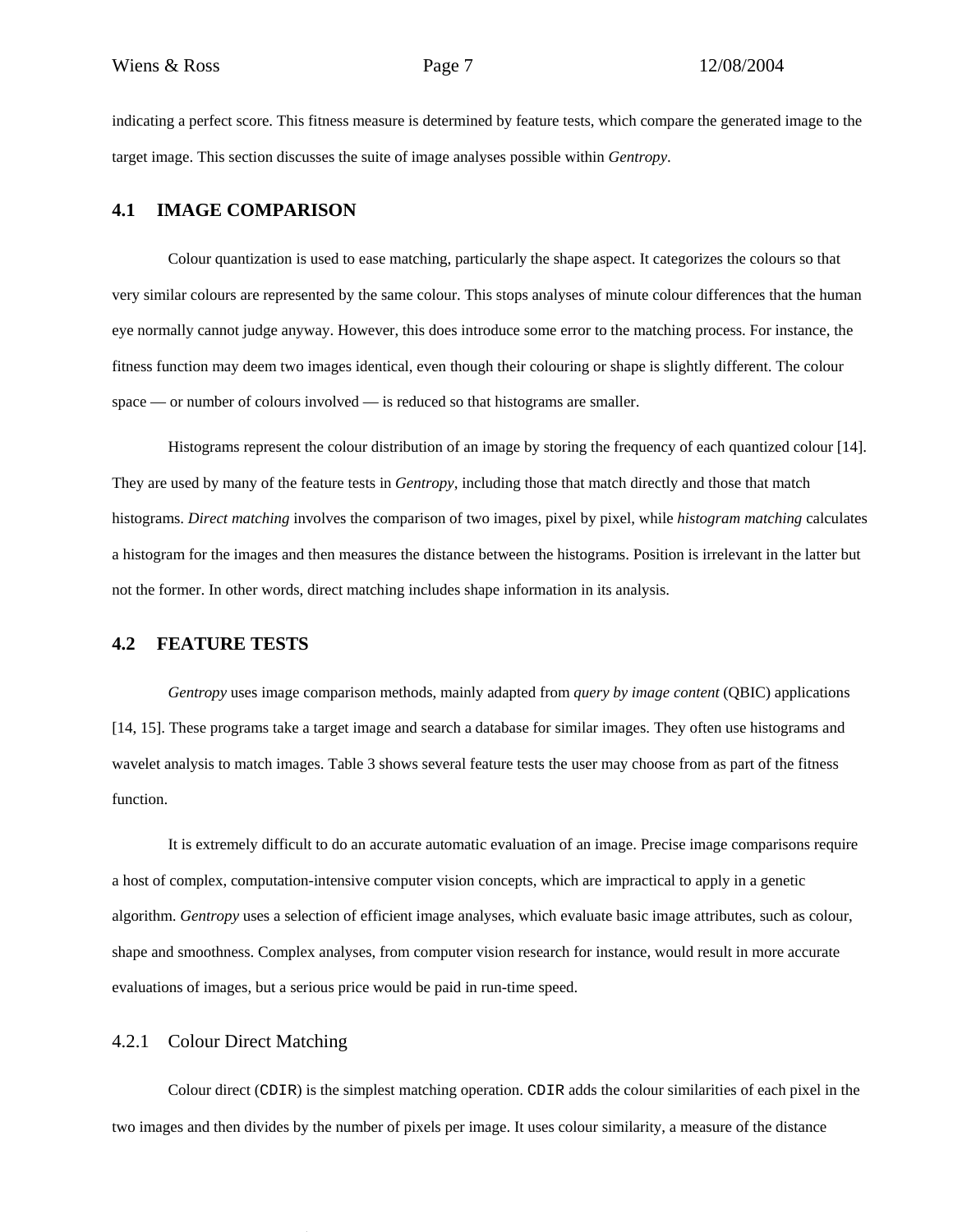between two colours in RGB space. The distance between two RGB colours C1 and C2, where C1 =  $(r1, g1, b1)$ and  $C2 = (r2, g2, b2)$ , is given by:

$$
dist(C1, C2) = \sqrt{(r1 - r2)^2 + (g1 - g2)^2 + (b1 - b2)^2}
$$

The distance is divided by the square root of 3 (the maximum possible distance within the cube) and subtracted from 1 so that the similarity value,  $\sin(C1, C2)$ , ranges between 0 and 1, with 1 representing a colour match. Then, the value is squared in order to exaggerate small differences in similar colours.

 $\sin(C1, C2) = (1 - (dist(C1, C3)/\sqrt{3}))^2$ 

Table 4 shows some example colour similarities.

## 4.2.2 Colour Histogram Matching

Unlike CDIR, colour histogram (CHIST) is not concerned with the colour's position within the image. It creates colour histograms from the two quantized images being compared and then finds the histogram distance.

Let i be an index into the two histograms (hist1 and hist2), representing a quantized colour. The values of hist1<sub>i</sub>and hist2<sub>i</sub> hold the frequency of quantized colour i within their respective images. The distance for index i is given by:

$$
dist_i = |hist1_i - hist2_i|
$$

CHIST returns the histogram distance, which is the sum of all  $dist_i$  divided by 2.

### 4.2.3 Colour Histogram Quadratic Matching

CHISTQ adds colour similarity to the calculation above in order to find the quadratic histogram distance. This method is used in QBIC systems like VisualSEEk [15].

Let i and j be indexes into the two histograms (hist1 and hist2), representing quantized colours whose frequencies the histograms measure. The similarity between the quantized colours, represented by the histogram indexes i and j is given by  $\sin(i,j)$ . The distance between these two indexes is given by:

dist(i,j) =  $\left|$ hist1<sub>i</sub>-hist2<sub>i</sub> $\right|$  \* sim(i,j) \*  $\left|$ hist1<sub>i</sub>-hist2<sub>i</sub> $\right|$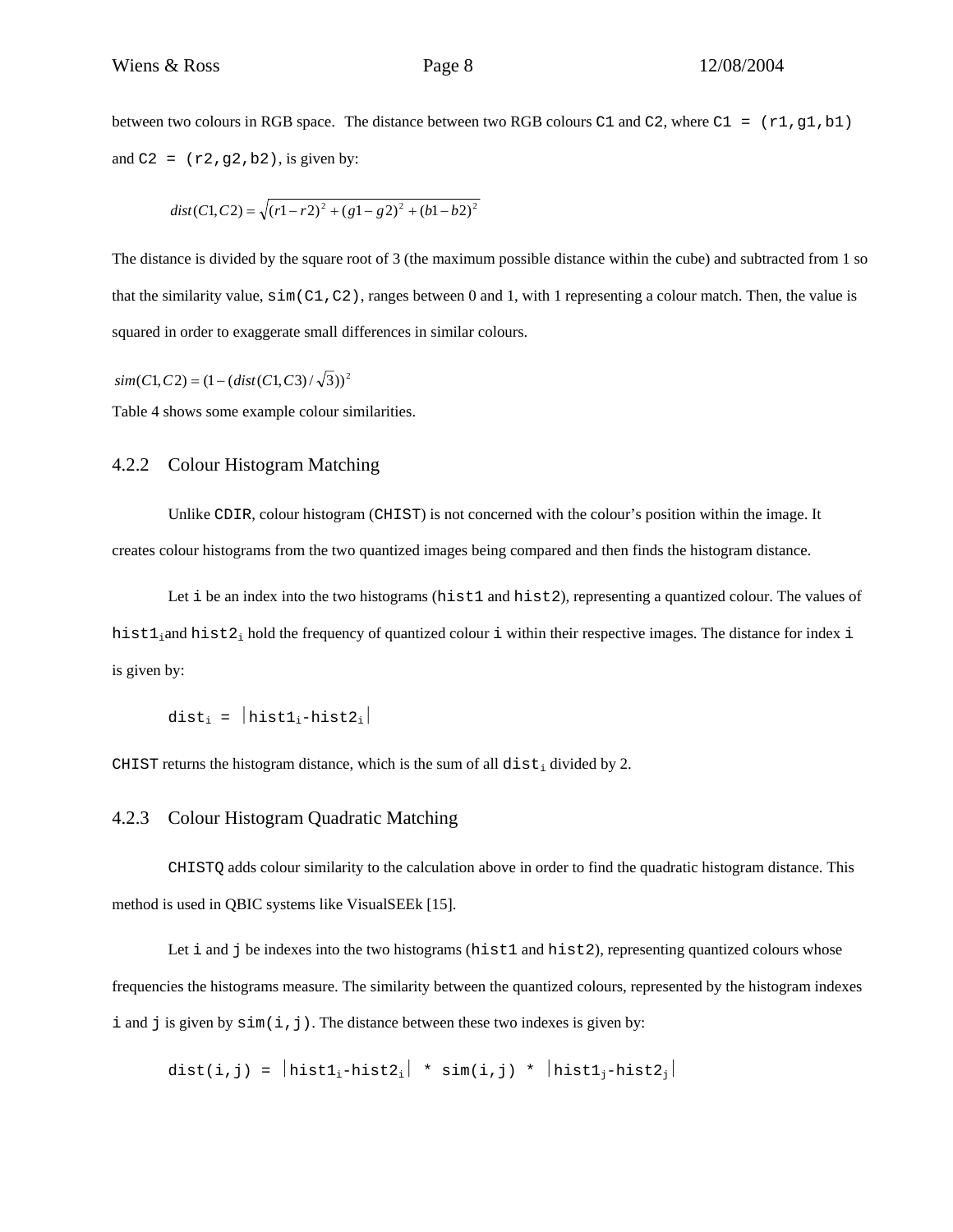The colour histogram quadratic distance is summed for all of the possible combinations of  $\pm$  and  $\pm$  (depending on the histogram size), in order to obtain an overall measure of histogram difference. Although this computation is somewhat expensive, it allows for the testing of colour closeness, as opposed to merely considering exact colour matches.

## 4.2.4 Wavelet Analysis

The wavelet (WAV) test compares the shape of two images. It creates a frequency image using the colour histogram of the quantized image. Colours with low frequency, as determined by the histogram, are replaced with dark greys, while frequent colours are assigned lighter greys. The result is a grey image with the same shape as the original colour image, but the specific colours are removed. This frequency image can then be used to match shape, without regard to the actual colours involved.

The details of wavelet processing are beyond the scope of this paper; see [16] for an in-depth discussion. WAV uses a basic Haar wavelet decomposition, where each row and then each column in the image is recursively compressed using an averaging and differencing operation. Next, a similar decomposition is performed on each column in the image. Finally, all but the most positive and the most negative values (coefficients) in imag are truncated (set to zero). Wavelet analysis is very useful because its shape matching precision is adjustable by specifying the number of coefficients to be kept after truncation. The result of this procedure is a wavelet image of the most significant coefficients, either positive or negative, represented as white or black pixels, respectively. The final step is the comparison of two wavelet images by matching the positions of the white and black pixels.

Table 5 shows some example wavelet representations. Notice that the examples share a few coefficients (white or black dots in the same position) but they are quite different.

## 4.2.5 Smoothness Histogram Matching

Smoothness histogram (SHIST) matches smoothness or contrast by generating a smoothness image, consisting of grey colours indicating the deviation of each pixel from its eight neighbours. Colour similarities between the particular pixel and its surrounding pixels are averaged to find a local deviation measure. If a pixel is very similar to its neighbours, it will have a dark grey in the smoothness image, whereas light colours indicate high contrast. The darker the grey, the smoother the area around the pixel. These grey values make up a smoothness image (see Table 6). Then, SHIST creates a histogram and the distance between two such histograms provides the smoothness measure. Review CDIR and CHIST for detailed descriptions of colour similarity and histogram distance.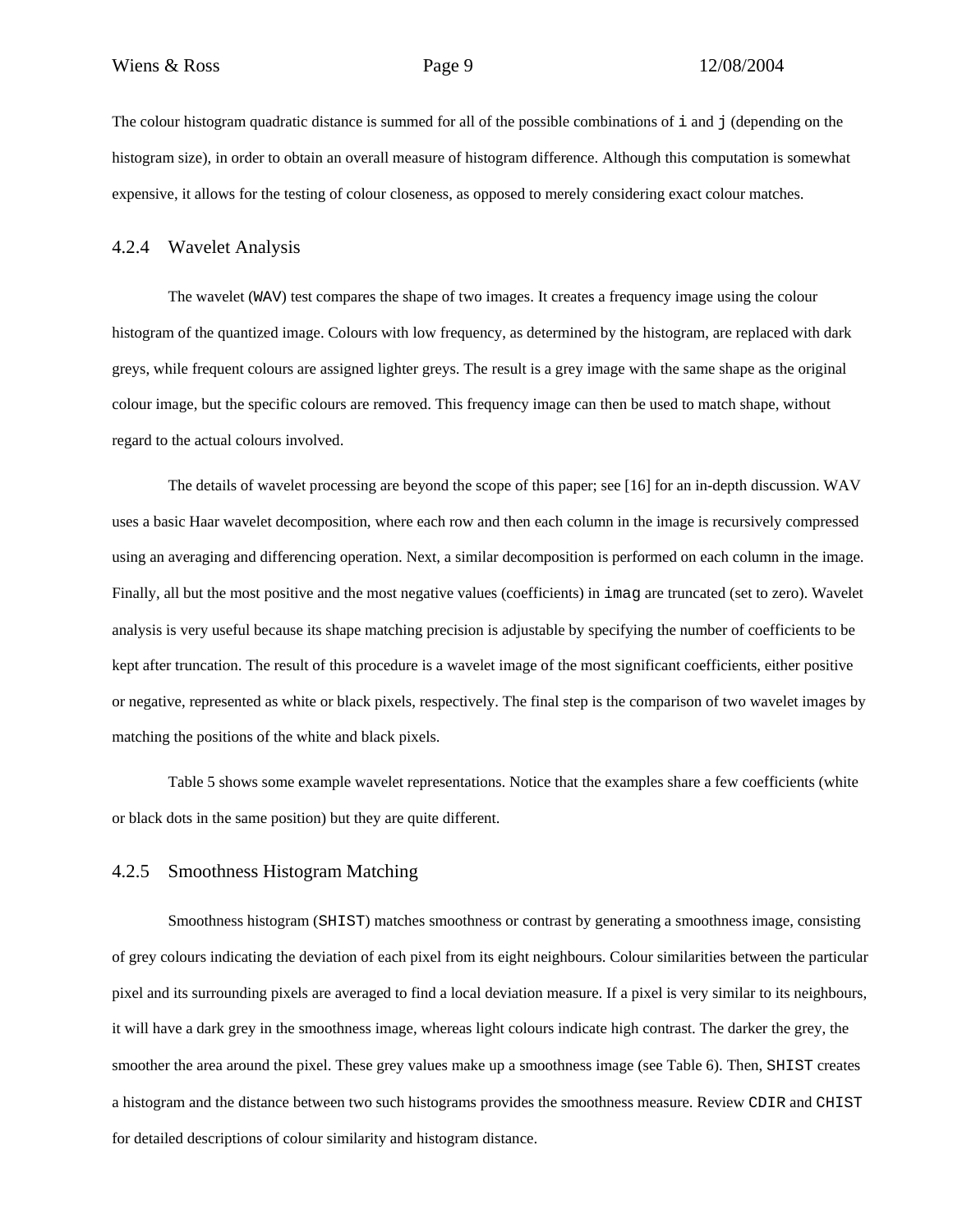Note that this technique may be used to compare edges by matching two smoothness images directly. It may be useful for target images with many edges.

## **5 GENETIC PROGRAMMING SYSTEM**

*Gentropy* uses the strongly-typed *lil-gp* kernel, a GP system written in the C programming language [17]. Table 7 shows several lil-gp parameters. The maximum nodes parameter refers to the approximate maximum number of operators permitted in a texture formula, while maximum depth indicates the maximum level of nesting within a formula. The initial random population is constructed using a half-and-half algorithm [5], in which the formulas have depths evenly distributed between 2 and 6. There is a 90% chance that crossover will be used during reproduction, and 10% chance that mutation is applied. Fitness-proportional selection is done using tournament selection: 5 individuals are selected from the population at random, and the one with the best fitness is the 'selected' individual to be used for reproduction. Evolution stops when the best fitness of this subpopulation is greater than some threshold value (set extremely high so unlikely to happen), or 100 generations has been reached.

Island model GA's are those which use separate subpopulations or *demes* during evolution. Subpopulations are often useful in GA evolution, as they prevent premature convergence by retaining genetic diversity within each separate subpopulation. In addition, each subpopulation can use its own fitness criteria, thereby contributing specific desirable characteristics to the overall evolutionary process. Subpopulations are particularly useful in multi-objective search problems as performed with *Gentropy*. Without subpopulations, problems arise when combining several feature tests together. For example, a texture with a high fitness score for colour matching may not necessarily have a good shape score. Evolution may try to find the highest possible colour score, without improving the shape fitness. Adding these fitness scores together equally — trying to search in various directions at once — may result in the cancelling of their effects. Hence subpopulations are useful in permitting different populations to concentrate on various features, which are then combined elsewhere. This attempts to find as many good examples of different features as possible. One subpopulation can be specialized to search for textures with good colour characteristics, while another subpopulation searches for textures with good shape. These individuals are then exchanged with the main subpopulation, which measures both attributes. Then, some of the exchanged textures should be useful to the search for a texture with good colour and shape.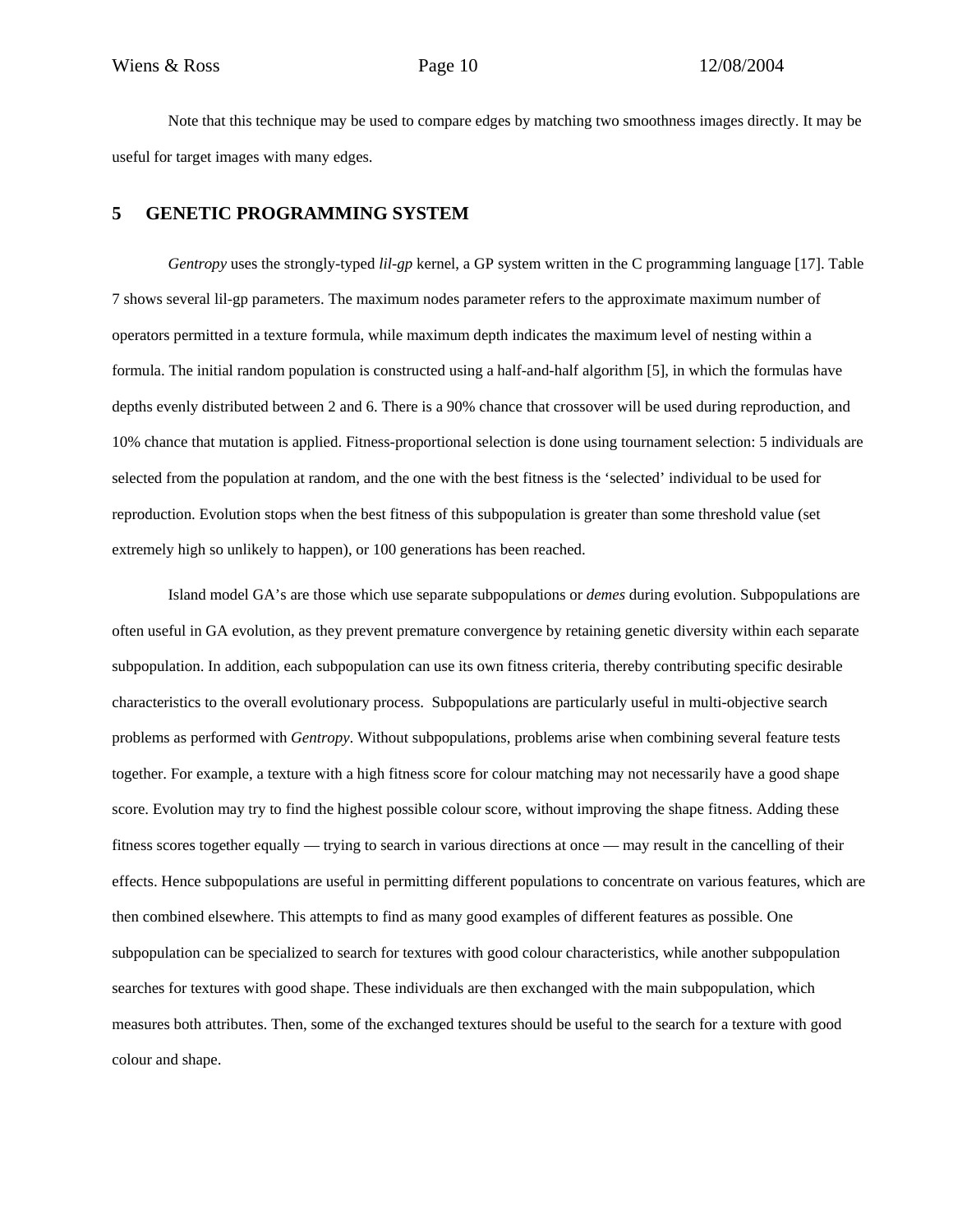Subpopulations in *Gentropy* may be given their own particular fitness functions with unique feature tests and weights. Complex topologies may be designed where several subpopulations, each with different but related fitness functions, exchange individuals with each other. Figs. 2, 3, and 4 show subpopulation architectures used in the experiments in Section 6. Each node in the graph denotes a subpopulation, and the arrows indicate the paths of migration for shared individuals. The highlighted subpopulation at the top of the graph is the "main" subpopulation from which solution textures are obtained. The values in each node denote the weight of that particular feature test used in deriving an overall fitness score within that population. For example, in Fig. 2, the subpopulation with "WAV=1.0" indicates that 100% of the fitness score is composed of the wavelet analysis. Each subpopulation evolves separately, and exchanges 5 individuals with another subpopulation at an interval of 10 generations. This provides each subpopulation with a regular injection of fresh, hopefully useful, textures.

Table 8 lists some image processing parameters specific to *Gentropy*. Colour and shape matching precision is adjustable by specifying how many greys, colours and wavelet coefficients are to be kept after quantization or truncation. Recognize that setting these values too low will likely cause very different images to be treated as similar. On the other hand, setting these values too high retains too much colour and shape information, and this increases evaluation time because the fitness function looks for a near exact match to the target image. Although the evaluation size of the generated images is equal to the target size, the final image size may be much larger. The target images are 50 by 50 pixels, which means that 2500 pixels are evaluated by the fitness function for each individual. Of course, the user is always free to use different coordinate ranges when applying evolved textures.

*Gentropy* allows the use of multiple target images. It is up to the user to specify which features are desirable in each target and the weight they are given. This removes the need for the user to find one target image that contains all desired criteria in the correct proportions. Furthermore, this allows the results of previous runs of the program to be used together as targets, seeding subsequent runs with appealing textures. This should result in a combination of features from the interesting textures in the final image.

## **6 RESULTS**

Some example results of *Gentropy* experiments are in Tables 9, 10, and 11. Table 9 uses a four-subpopulation arrangement shown in Fig. 2, Table 10 uses the seven-subpopulation architecture in Fig. 3, and Table 11 uses the three subpopulations in Fig. 4. Three separate runs are shown for each experiment. The "solution image" is the texture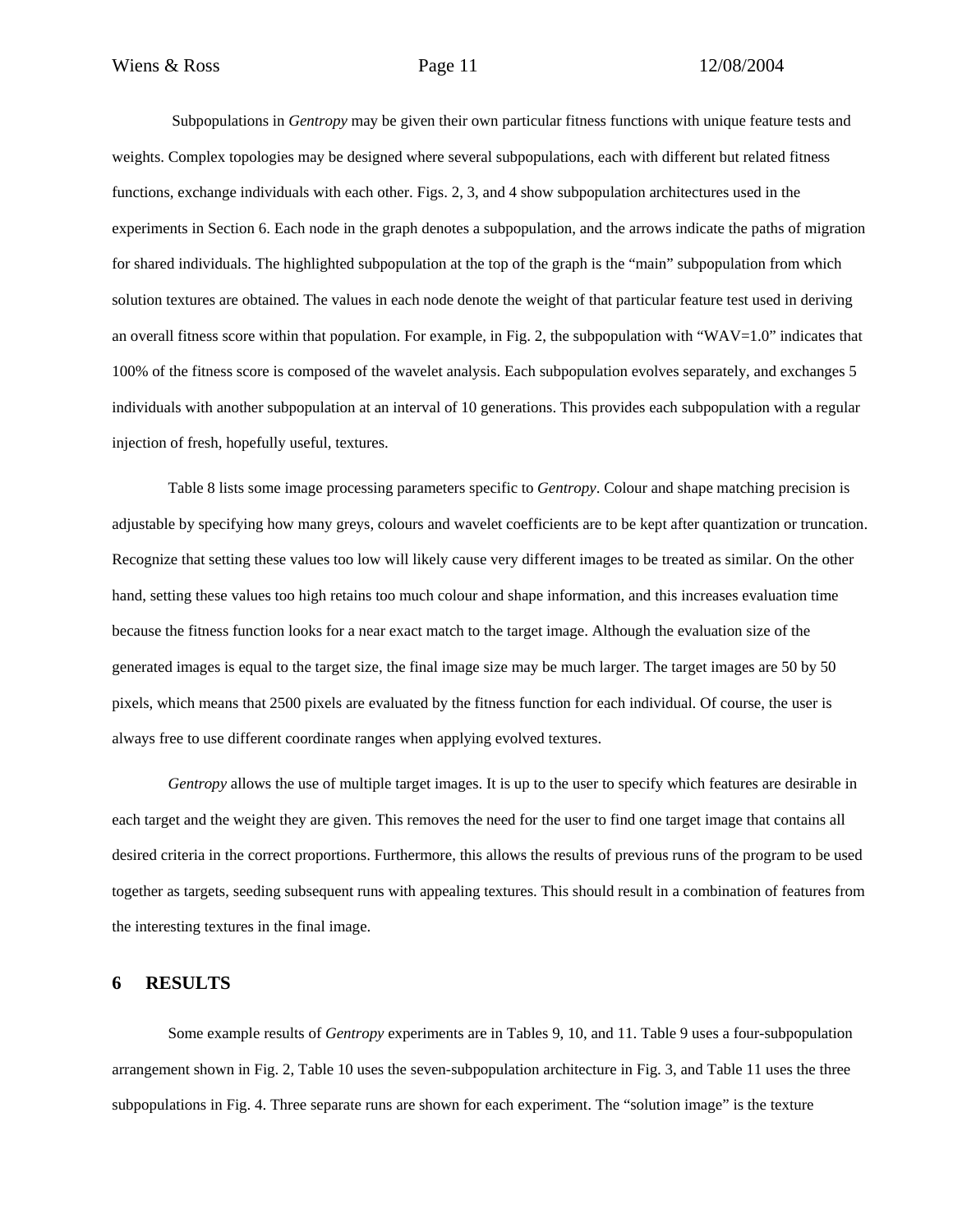generated by best texture formula discovered in the run, and its output is shown as a 50 by 50 pixel image used during its evaluation. By default, *Gentropy* uses the coordinate range of -1 to 1 about the origin for the x and y positions when evaluating the solution image. Note that evaluating about the origin like this lends bias towards texture formulae which generate patterns symmetric about the origin and x and y axes. The "expanded coordinates" texture is the image produced by the same solution texture formula, but for a coordinate range of –10 to 10 for x and y. This expanded texture was not subjected to feature analyses during evolution.

The fitness scores denote the results of feature tests. The best fitness scores fall within the 60% to 78% range. A near perfect score is not necessary in order to gain the visual effects desired. If there is more than one feature test for the subpopulation, they are given equal weight in this experiment. Although shape matching is the most difficult analysis to undertake, it is possible to compensate for this by increasing its weight in the fitness function: by giving wAV a higher priority, evolution will concentrate on shape and thereby allow more colour variation in comparison to the target. Note that the experiment in Table 10 using target image *prim* uses CDIR (direct colour matching) in place of the SHIST (smoothness) feature test.

The runs in Tables 10 and 11 use single target images. Their subpopulation architectures are designed to effectively search for various features of the targets, hopefully resulting in solutions that effectively encapsulate all of the features to varying degrees. The four-subpopulation arrangement (Fig. 2) has three subpopulations, each of which pass their best five textures to the main subpopulation every ten generations. These immigrant textures are replaced with five random textures. The main subpopulation has feature tests for colour (CHISTQ), shape (WAV) and smoothness (SHIST), while each of the lower three subpopulations are concerned with only one feature. The seven-subpopulation strategy (Fig. 3) is more complicated. It has three intermediate subpopulations. They have two feature tests and exchange their five best textures with the main subpopulation every ten generations and receive five random ones in return. The lower three subpopulations are concerned with a single feature and exchange textures with two of the intermediate subpopulations.

The resulting evolved textures in Tables 10 and 11 are usually faithful to the target textures images. Note that, in all these results, the intention is not to derive an identical texture as the target, but rather, a texture similar in characteristics. The runs using target image "stripe" almost always evolve textures that are monochromatic stripes. Note that the wavelet analyses does not account for vertical or horizontal aspects of shape, so a few solutions have vertical stripes, unlike the target image. The "splot" runs also generate textures with similar colour and shape features of the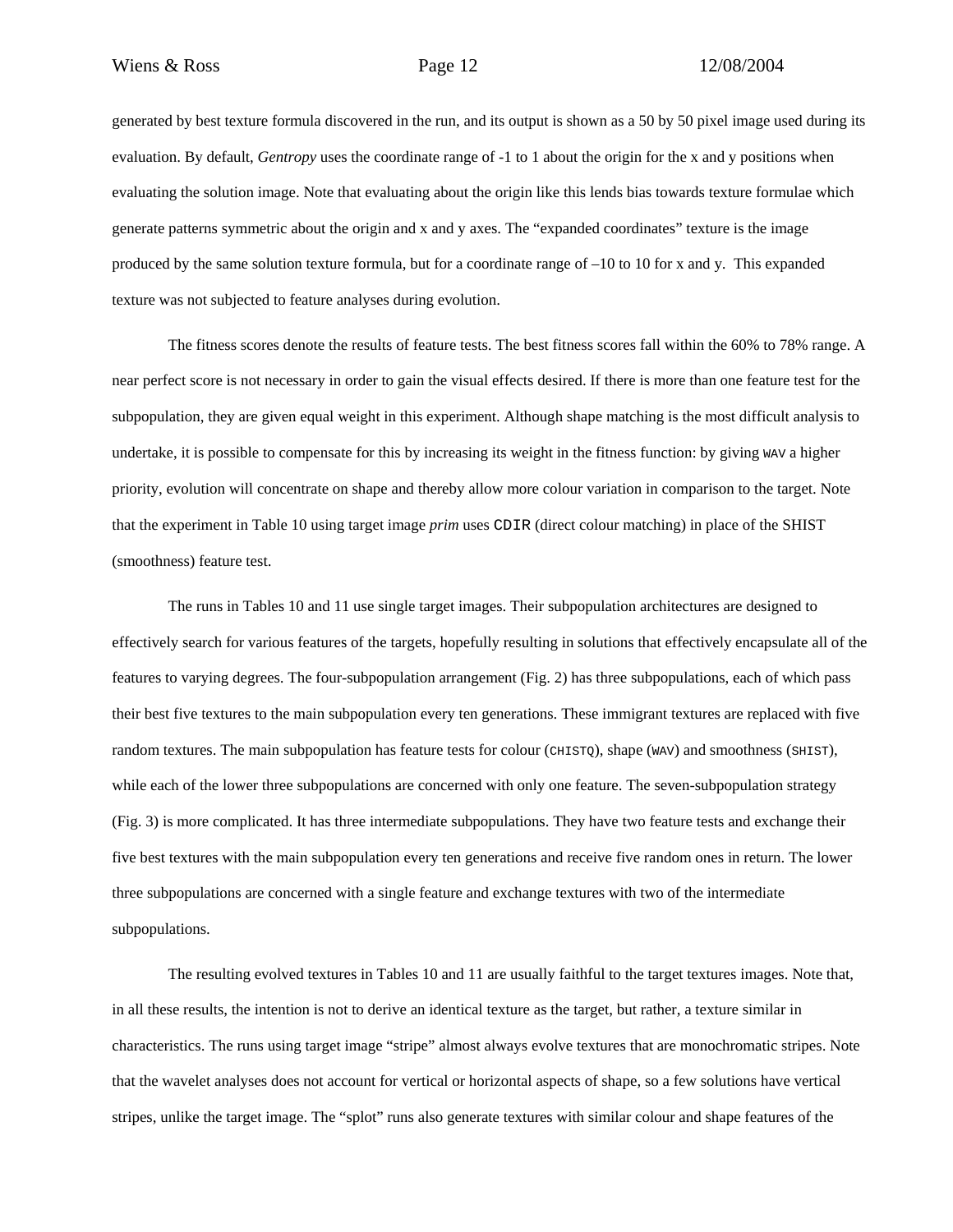target. The results for "prim" are especially impressive, as the solution images often reproduce the same quadrant of primary colours as found in the target. Note that the expanded coordinate view of the solution textures is often very different than the evaluated image. This occurs because the fitness evaluation is only performed on the constrained coordinate system shown in the solution image column. When the texture formula is applied elsewhere in the coordinate system, as in the expanded images, new areas of the texture space are being explored, which were not subject to evaluation during evolution.

Table 11 shows some results from runs in which multiple target textures are used. The subpopulation architecture used for these runs is the 3-subpopulation architecture in Fig. 4. Here, two subpopulations are specialized to evaluate each target image separately. The subpopulation labeled "splot" uses that target image for colour analyses, while the other labeled "stripes" performs a wavelet (shape) analysis on the stripe target. Hence the stripe image will determine shape features, while splot is used for colour characteristics. The main subpopulation applies colour and shape analyses in equal weights, but again applying the colour score relative to splot, and wavelet score to stripes. As a result, it is clear that the solution textures tend to have colours similar to those in the splot image, and stripe shapes akin to the stripes image.

All the experiments were run on a 16-CPU Silicon Graphics Origin server. Each CPU is a 250 MHz MIPS R10000. Typically, all runs for a given experiment were executed concurrently on separate processors. The average processing time for a typical run is about 52 hours.

## **7 RELATED WORK**

Genetic algorithms have been applied elsewhere to the problem of procedural texture generation [6, 7, 8, 9, 10]. Most of these applications use supervised evaluation. The user is presented with a small population of images using a real-time display and asked to choose several for breeding. Thus the user is the fitness function. Karl Sims' LISP-based system is the inspiration for *Gentropy*'s image representation and function set [7]. Most of the operations in *Gentropy*'s function set are based on the mathematical and image-processing functions described in Sims' paper. The *Gaia* system has similar mathematical operators to *Gentropy*, as well as the concept of an adjustable coordinate domain in the image evaluation process [8]. *Gaia* stores both a formula and a domain, which determines where the formula is evaluated, for each individual in order to generate an image. Steven Rooke's system contains functions from the real and complex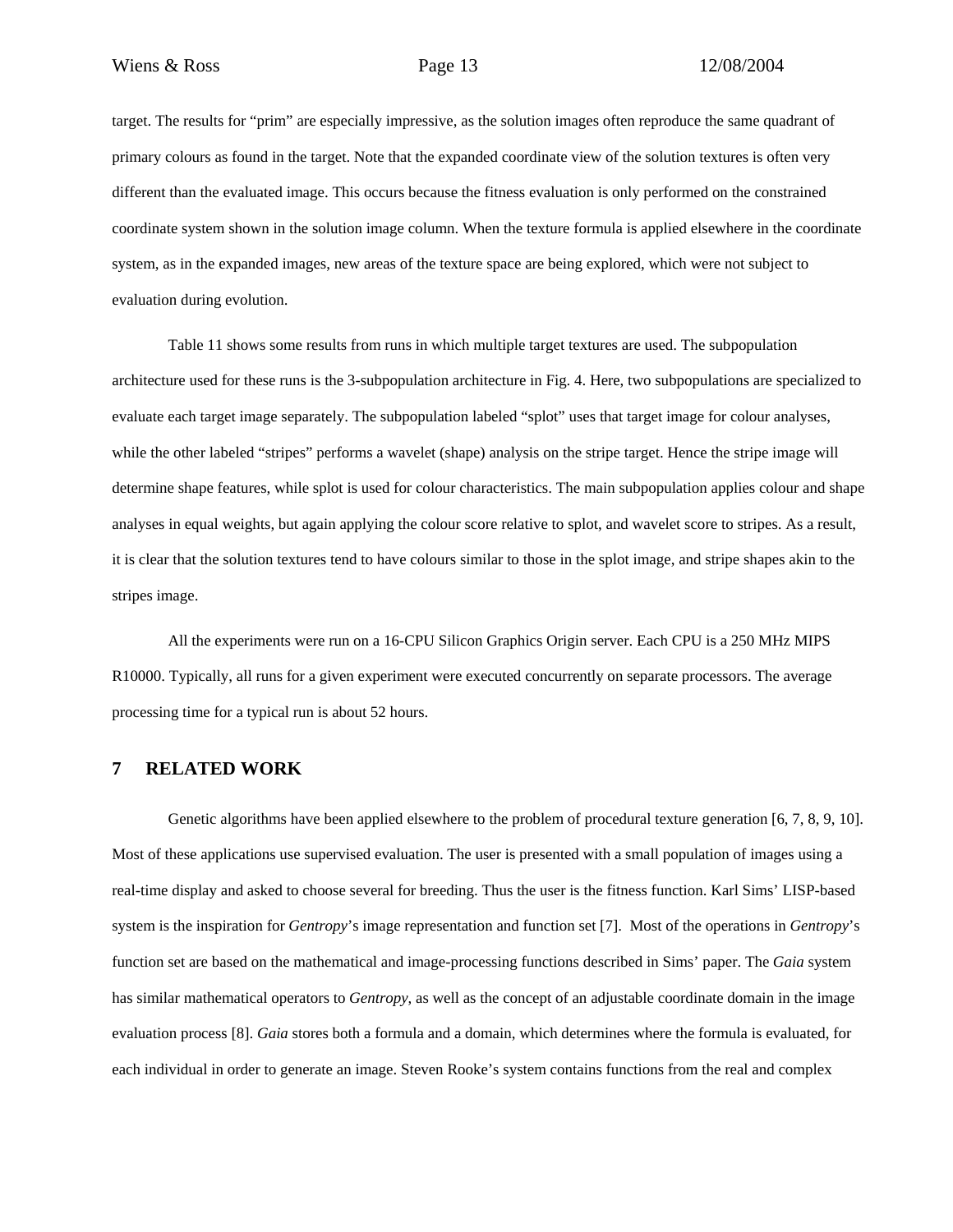planes [6]. Evolution is stopped when the user sees a desirable image, and the formula is saved in "digital amber" for seeding later runs of the program. In this way, the artist adds his/her creativity to the process.

The evolutionary art application closest in functionality to *Gentropy* is Aladdin Ibrahim's *Genshade* [10]. Both *Gentropy* and *Genshade* use unsupervised evolution, and both use such analyses as wavelet comparison. *Genshade*'s target language is high-level Renderman shaders, denoted as connected graphs. This is essentially a GP denotation that uses a high-level texture generation library as operators. *Gentropy's* target language is considerably more rudimentary. This points to a philosophical difference between the two research projects. A goal of *Gentropy* is to investigate how effectively a texture can be evolved for arbitrary complex target textures, using a basic set of mathematical and noise operators. On the other hand, it appears as though *Genshade* is most effective at evolving Renderman shaders using target textures generated by Renderman itself. It is unclear whether *Genshade* can effectively evolve Renderman shaders for arbitrary texture targets. Likewise, *Gentropy* would have difficulty reproducing the same quality of solutions for Renderman-generated target textures that *Genshade* enjoys with its Renderman shader language.

Another technical difference between *Gentropy* and *Genshade* is that *Gentropy* supports more robust, customizable user control over texture evaluation. Both systems accommodate multiple target images. However, *Gentropy* permits the user to assign specific suites of feature tests and weights to different target images. The use of userdefined subpopulation topologies, and corresponding evaluation criteria, is also unique to *Gentropy*. This makes *Gentropy* a more robust environment for multi-objective feature-based evolution than *Genshade*.

## **8 CONCLUSIONS**

This research successfully used genetic programming to perform automatic texture generation. Given the difficulty of automating "aesthetic sensibilities", *Gentropy*'s use of a user-selectable set of image analysis fitness functions was shown to be effective. *Gentropy* takes an unsupervised approach, where a fitness function judges the similarity of generated images to one or more targets. *Gentropy* allows any image to be used as a target, including both images generated by the program and images from other sources (scanned, drawn or generated by another program). In some cases, the simplest strategy, with a single subpopulation and feature test, is useful. However, more complex strategies, such as those that use several weighted feature tests, allow the user to better specify his/her preferences in the final texture.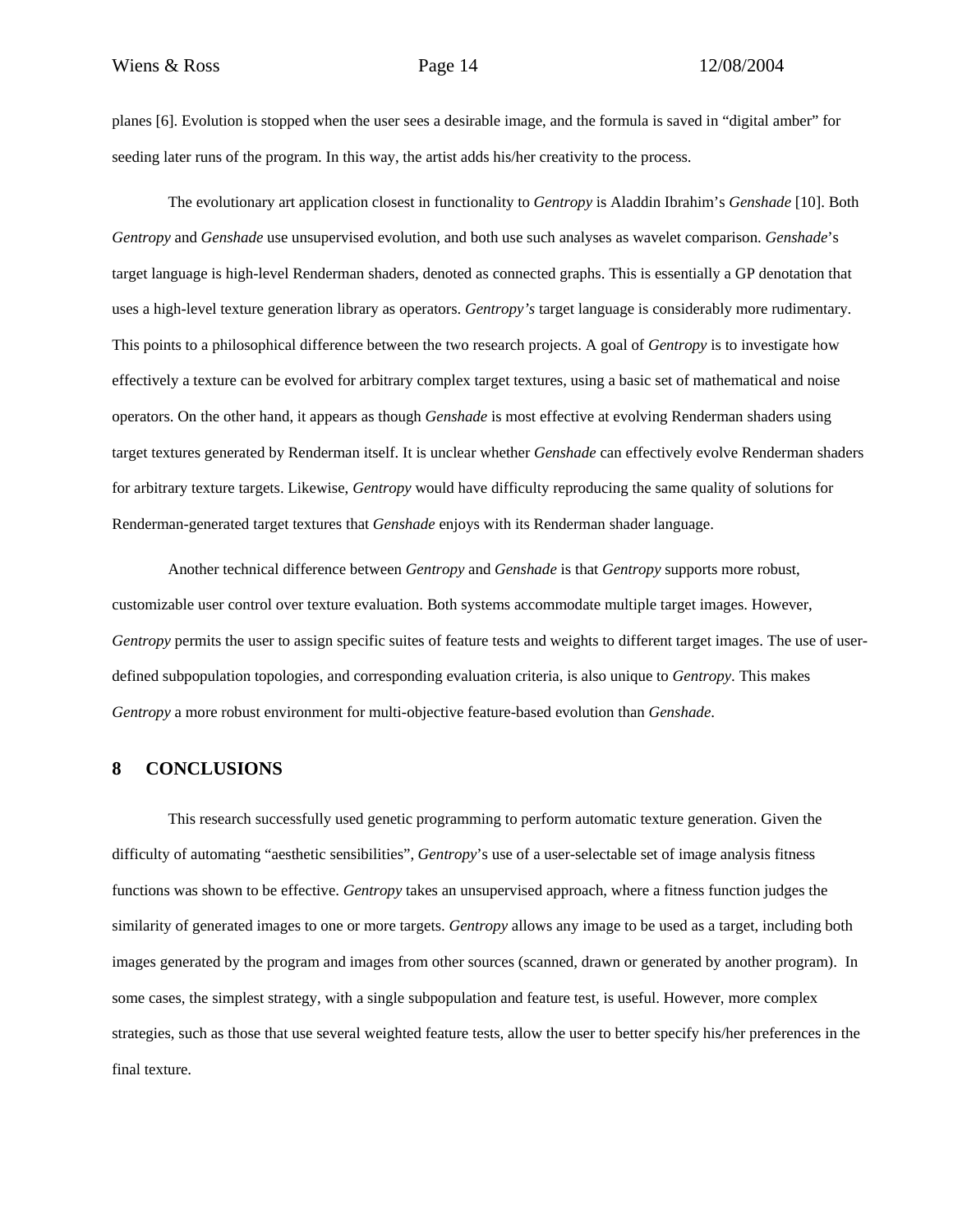Although several feature tests and subpopulation topologies were tried, many more are possible. For example, more sophisticated edge and texture analysis tests may prove useful. However, more complex analyses will result in computational overhead, which is detrimental to GA efficiency. Alternatives to the use of fitness weights should be investigated, such as the use of dynamic weights that change during evolution, and the averaging of different feature test scores. One method of increasing *Gentropy*'s speed is through the use of multi-threaded GP. Each subpopulation could run on one or more processors and truly evolve in parallel. Should the program be able to run in real-time, more user interaction would be possible.

At the present time, *Gentropy* evaluates a small portion of the texture. Often the rest of the texture shares features with this portion. The fitness function may operate by adjusting the domain, evaluating the texture at different places in two-dimensional space or at different resolutions (dimensions) to see how it matches the target. *Gentropy* could be enhanced by expanding its set of operators, for example, with fractals, complex arithmetic, and perhaps high-level shaders such as used in *Genshade* [10].

### **Acknowledgments**

This research is supported through NSERC grant 138467-1998.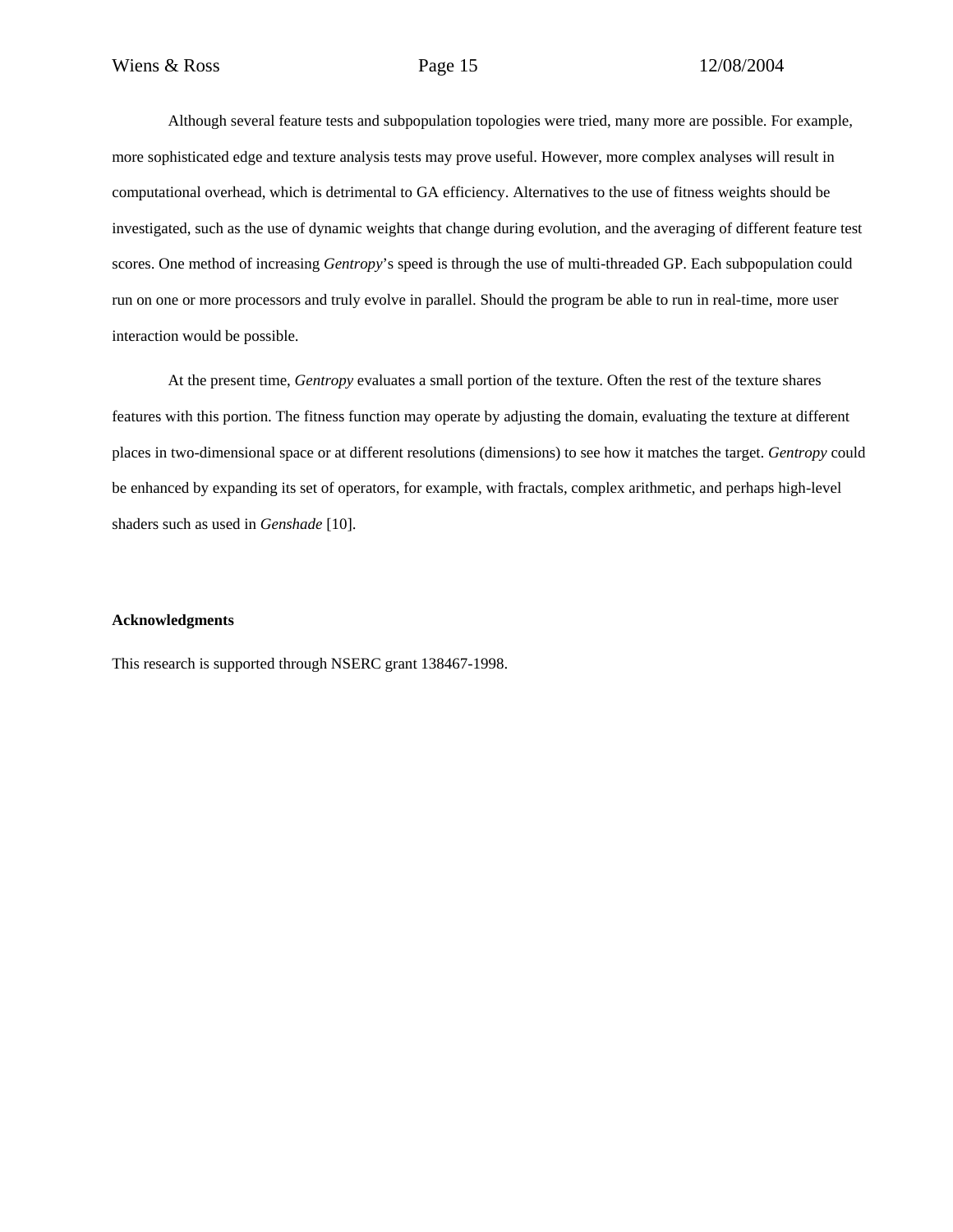# **References**

- [1] D.S. Ebert, F.K. Musgrave, D. Peachey, K. Perlin and S. Worley. *Texturing and Modeling: a Procedural Approach*. Toronto: Academic Press, 1994.
- [2] A. Watt and M. Watt. *Advanced Animation and Rendering Techniques: Theory and Practice*. New York: ACM Press, 1992.
- [3] J. H. Holland. *Adaptation in Natural and Artificial Systems*. Cambridge, MA: MIT Press, 1992.
- [4] D. E. Goldberg. *Genetic Algorithms in Search, Optimization and Machine Learning*. Reading, MA: Addison Wesley, 1989.
- [5] J. R. Koza. *Genetic Programming: On the Programming of Computers by Means of Natural Selection*. Cambridge, MA: MIT Press, 1992.
- [6] S. Rooke. The Genetic-Evolutionary Art Process of Steven Rooke, 1993. <http://www.azstarnet.com/~srooke/process.html> (April 11 2001).
- [7] K. Sims. Interactive Evolution of Equations for Procedural Models. *The Visual Computer*, 1993; 9:466-476.
- [8] J. L. Abadia. Gaia: Generating New Images using Genetic Algorithms, 1997. <http://www.iua.upf.es/~jlabadia/gaia/> (April 11 2001).
- [9] A. Rowbottom. Evolutionary Art and Form. In *Evolutionary Design By Computers*. Ed. Peter Bentley. San Francisco: Morgan Kaufmann, 1999.
- [10] A. E. Ibrahim. *Genshade: An Evolutionary Approach to Automatic and Interactive Procedural Texture Generation*. Doctoral thesis, College of Architecture, Texas A&M University, 1998.
- [11] D. Whitley. *Proceedings of the Genetic Evolution and Computation Conference* (GECCO 2000). San Francisco: Morgan Kaufmann, 2000.
- [12] H. Elias. Cloud Cover, 2000. <http://freespace.virgin.net/hugo.elias/models/m\_clouds.htm> (April 11 2001).
- [13] J. Koza. *Genetic Programming III: Darwinian Invention and Problem Solving*. San Francisco: Morgan Kaufmann, 1999.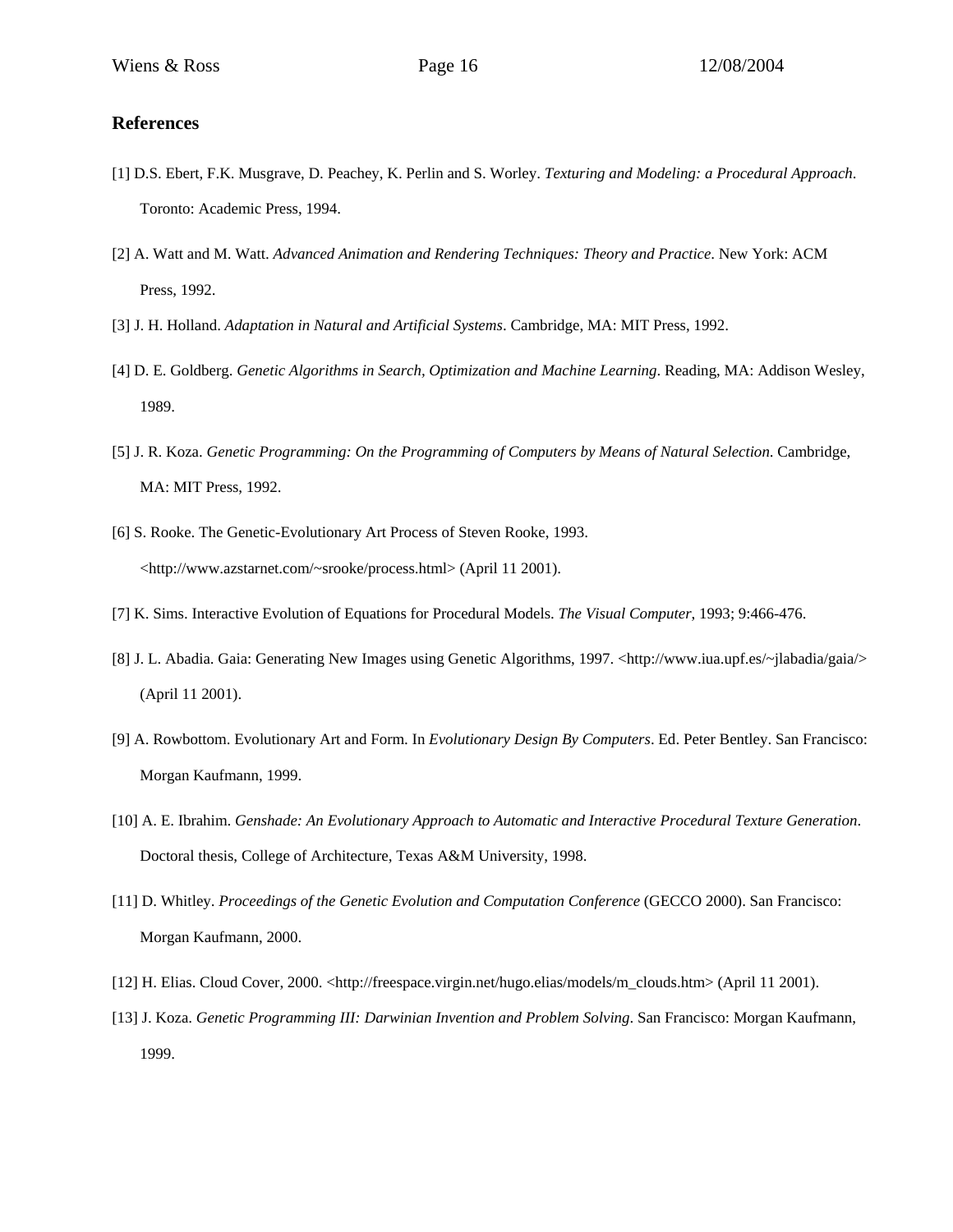- [14] J. R. Smith. *Integrated Spatial and Feature Image Systems: Retrieval, Analysis and Compression*. Doctoral thesis (JRS97), Center for Telecommunications Research, Graduate School of Arts and Sciences, Columbia University, 1997.
- [15] J. R. Smith and S.-F. Chang. VisualSEEk: A Fully Automated Content-based Image Query System, 1996. <http://www.ctr.columbia.edu/~jrsmith/html/pubs/acmmm96/acmfin.html> (April 11 2001).
- [16] E. Stollnitz, T. Derose, and D. Salesin. *Wavelets for Computer Graphics: Theory and Applications*. San Francisco: Morgan Kaufmann, 1996.
- [17] S. Luke. *Patched lil-gp Kernel*. Computer Software. University of Maryland at College Park, 1997. <http://www.cs.umd.edu/users/seanl/gp/patched-gp/> (April 11 2001).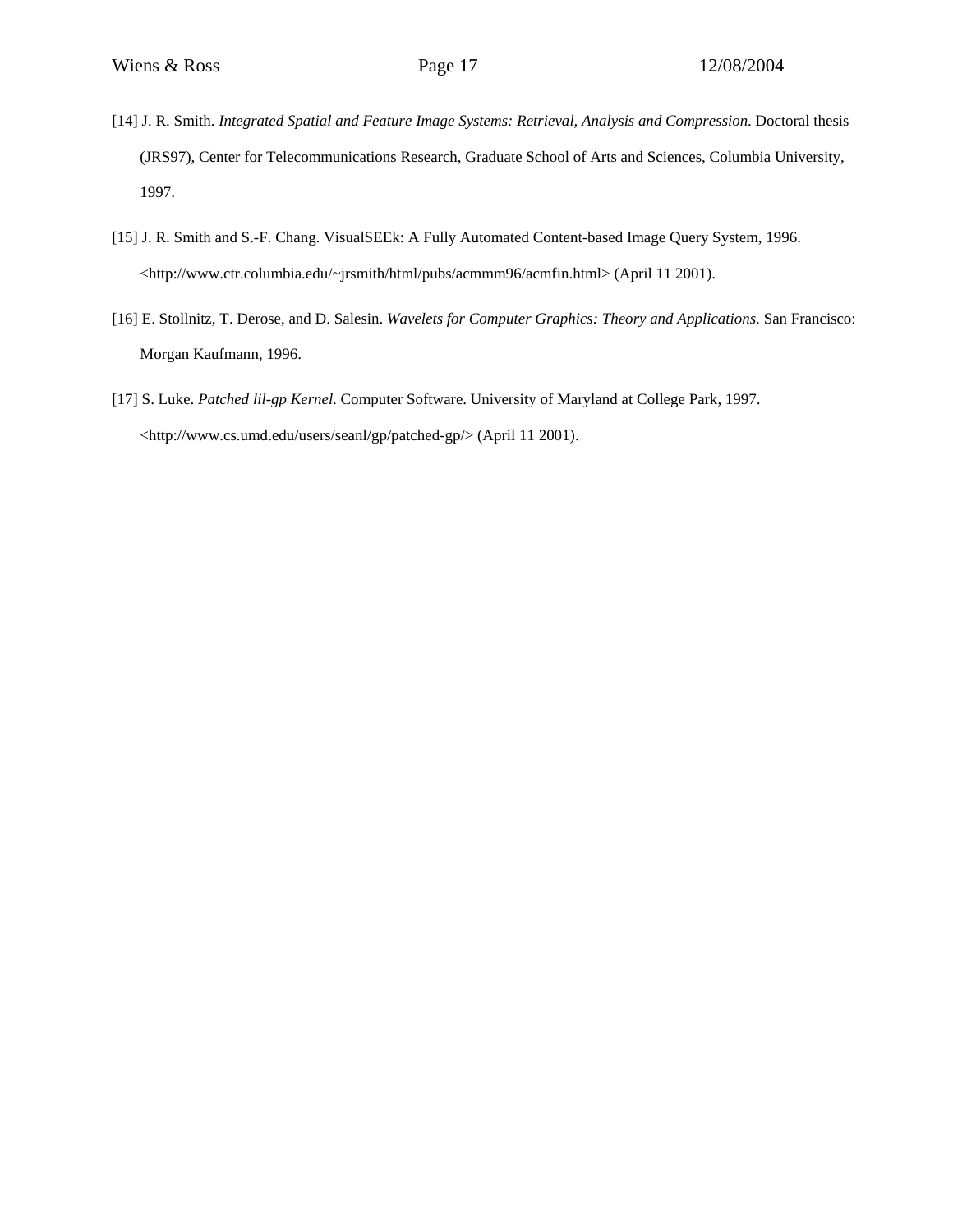# **APPENDIX A: SOME EVOLVED TEXTURE FORMULAS**

### **Example 1:**

 $\frac{RESULT}{3}$   $\frac{#}{3}$   $\frac{TABLE30}$   $\frac{P1 \times SSE}{S1}$   $\frac{F1 \times SS}{0.5738}$ 3 (Table 9) **I** stripes

### FORMULA

```
kaleid(max(max(log(Y), 
                turbflow(-0.95,Y,0.86)), 
            lum(COLGRAD)), 
        forv(cloud(cloud(log(max(sin(X), 
                                   cos(turbflow(-0.95,Y,0.86)))), X, Y, 
                          avg(X, 0.05)), 
                    lum(COLGRAD), 
                    max(lum(marble(X, X, (-0.68,-0.13,0.83))), 
                        diff(Y, 
                             avg(min(Y, Y), avg(min(Y, Y), 
                                       turbflow(turbflow(-0.95,Y 0.86),Y,0.86))))), 
                    pow(noise(pow(X, 
                                  avg(sin(X)-X, 0.86)-X)-X, -0.36),
                         lum(COLGRAD)))))
```
### **Example 2:**

| RESULT #      | TARGET | FITNESS |
|---------------|--------|---------|
| $1$ (Table 9) | splot  | 0.6735  |

### FORMULA

```
rgb(turbflow(mod(X, X), X, 
              if(cos(sin(sin(sin(Y)))), X, 0.82)) 
     + not(turbflow(if(0.08, 
                        Y/Y, 
                       max(0.76, sin(Y)),
                        lum(warpabs(0.69, 0.76, (0.58,-0.04,-0.79))), X)), 
     sin(sin(Y)) 
     + turb(cos(sin(sin(sin(Y)))) 
            * noise(not(turbflow(mod(X, sin(Y)), 
                                   lum(warpabs(0.09, X, (0.58,-0.04,-0.79))) 
                                   cos(0.52))), 0.69), 
            not(0.08)), 
     turbflow(mod(X, mod(X, log(Y))), 
              min(cos(mod(X, 
                          mod(X, Y/Y)), 0.82), 0.64))
```
### **Example 3:**

| RESULT #<br>$1$ (Table $10$ ) | TARGET<br>prim               | FITNESS<br>0.7036 |
|-------------------------------|------------------------------|-------------------|
|                               |                              |                   |
| FORMULA                       |                              |                   |
| rqb (diff(X, X)               |                              |                   |
|                               | - $pow((diff(X, Y) * Y),$    |                   |
|                               | max(max(diff(X, X), log(Y)), |                   |
|                               | $log(X)$ )                   |                   |
|                               | $+ \text{diff}(X, Y) * Y)$   |                   |
|                               | * $(not(pow(diff(X, Y) * Y,$ |                   |
|                               | log(X))                      |                   |
|                               | $+$ not(pow(max(diff(X, X),  |                   |
|                               |                              | $log(Y)$ * Y,     |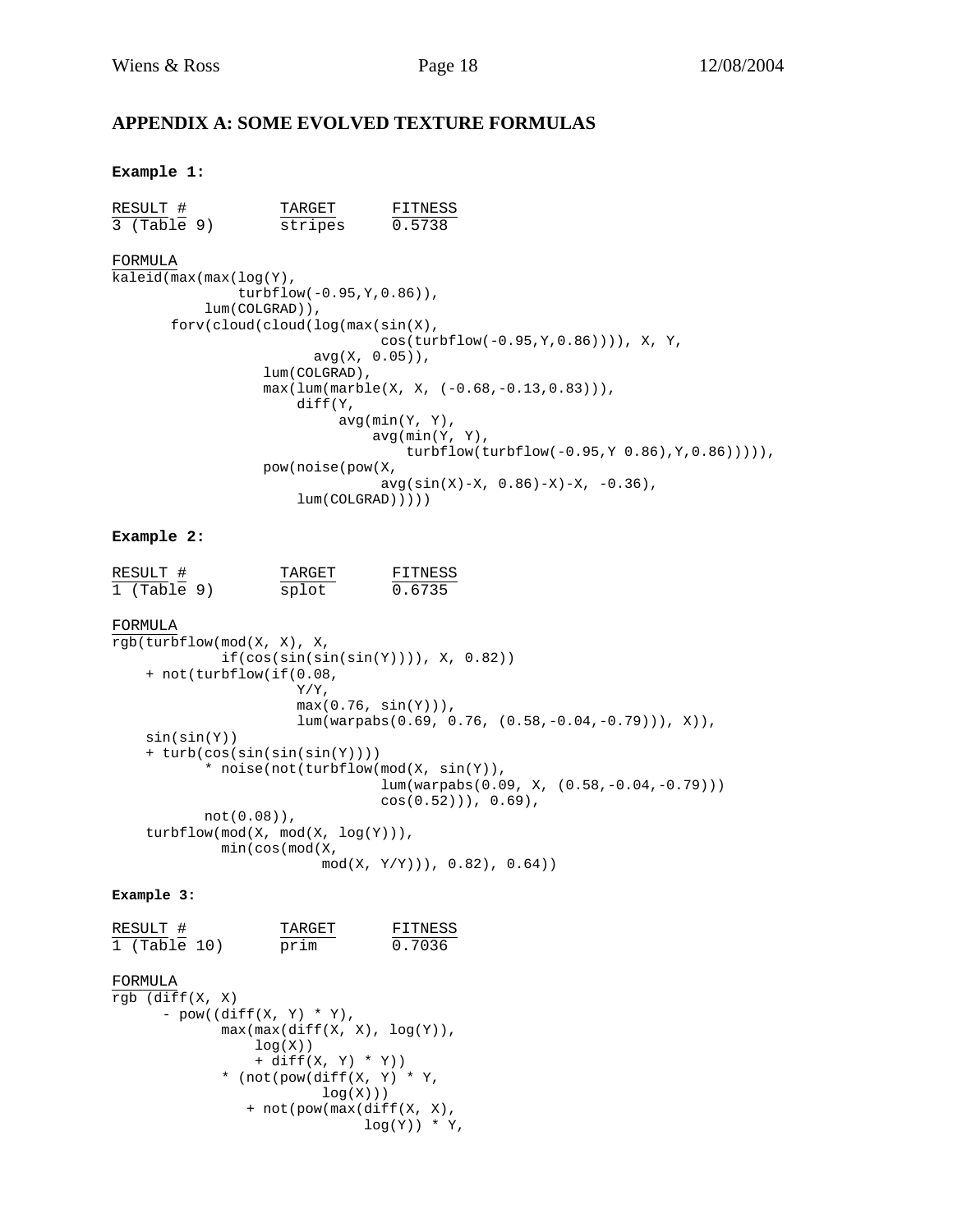```
log(X))),
 sin(min(pow(diff(min(Y, X), X), 
wchn(Y, (-0.10, -0.01, 0.45))),
           log(avg(0.41, Y)))), 
     pow(if(max(log(0.12), log(min(Y, X))), 
 mod(min(Y, X), 
 not(wchn(X, (-0.60,-0.20,0.30)) 
* X * diff(X, X))),
diff(X,Y) * Y + X), log(0.12)))
```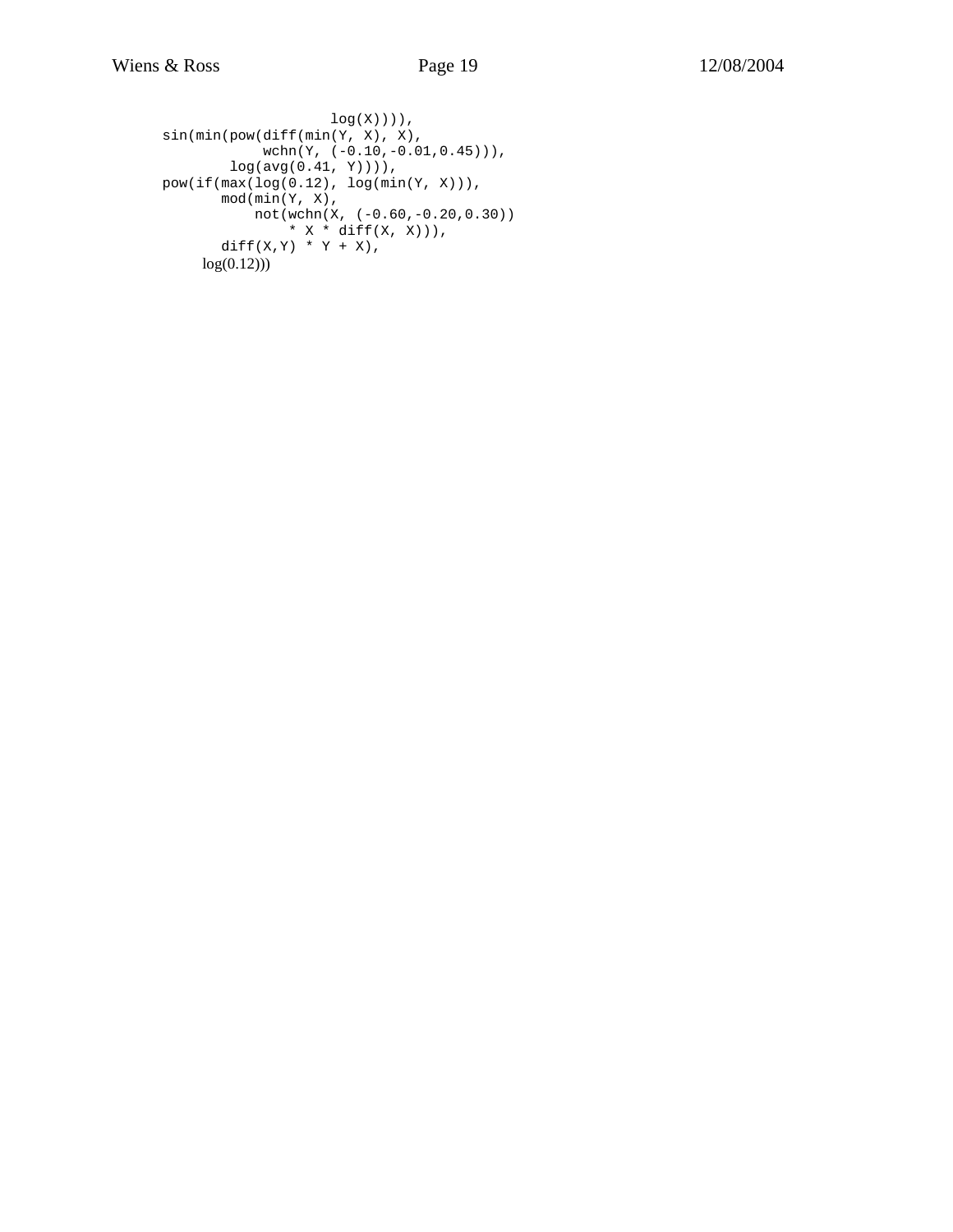Initialize population with random individuals. Assign fitness values to all individuals.

- Repeat until solution found or maximum number of generations processed:
	- o Repeat until new population created:
		- Use fitness proportional selection to select 2 individuals.
		- Apply crossover to generate their offspring.
		- Apply mutation to offspring.
		- Assign fitnesses to offspring and insert into new population.
		- Update generation counter.

Fig. 1: Genetic algorithm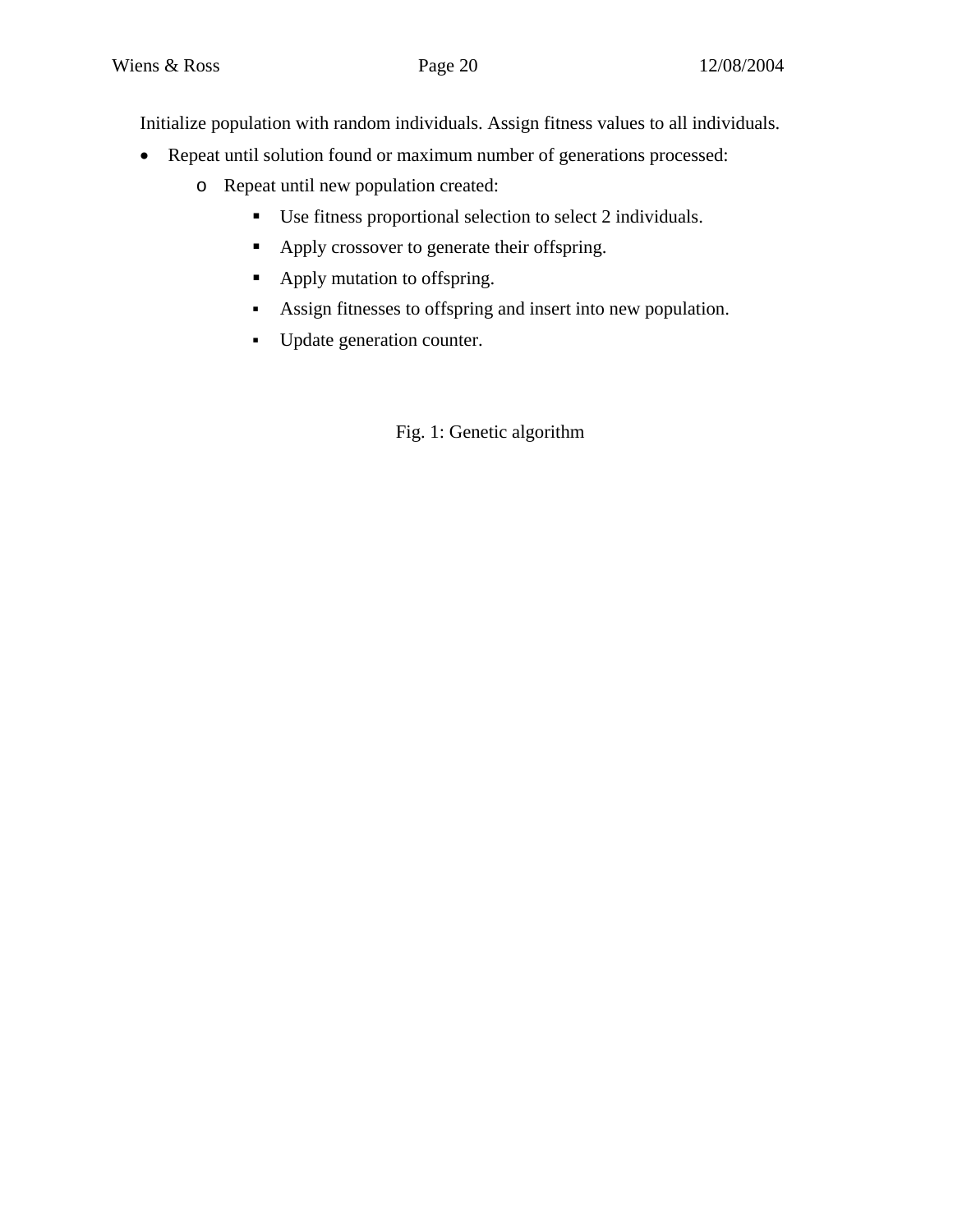# Table 1: Texture examples

# **IMAGE TEXTURE FORMULA**

rgb(Y\*X, noise(Y, -0.71), min(Y, 0.25))

rgb(mod(turbflow(Y,X,X), sin(X)),



lum(marble(0.94, -0.78, (-0.46,0.50,-0.63))), turb(chn(COLGRAD), cos(-0.24)))

rgb((wchn(Y\*X,COLGRAD)+Y\*X)/turbflow(noise(noise( Y, X-Y), cloud(turbflow(X-Y, mod(X,Y), Y/(X-Y)),  $Y/X$ , diff(sin(X),  $cos(noise(Y,Y))$ ), noise(Y,Y))), lum((-0.10,0.34,0.98)), Y/wchn(X,COLGRAD)), noise(noise(Y,Y), cloud(diff(sin(X), cos(noise( Y,Y))), diff(0.94,0.76), mod(X,Y), noise(cos((X- $Y)/X$ ), cloud(Y/X, Y/X, sin(X), noise(Y,Y))))), cos(Y\*X))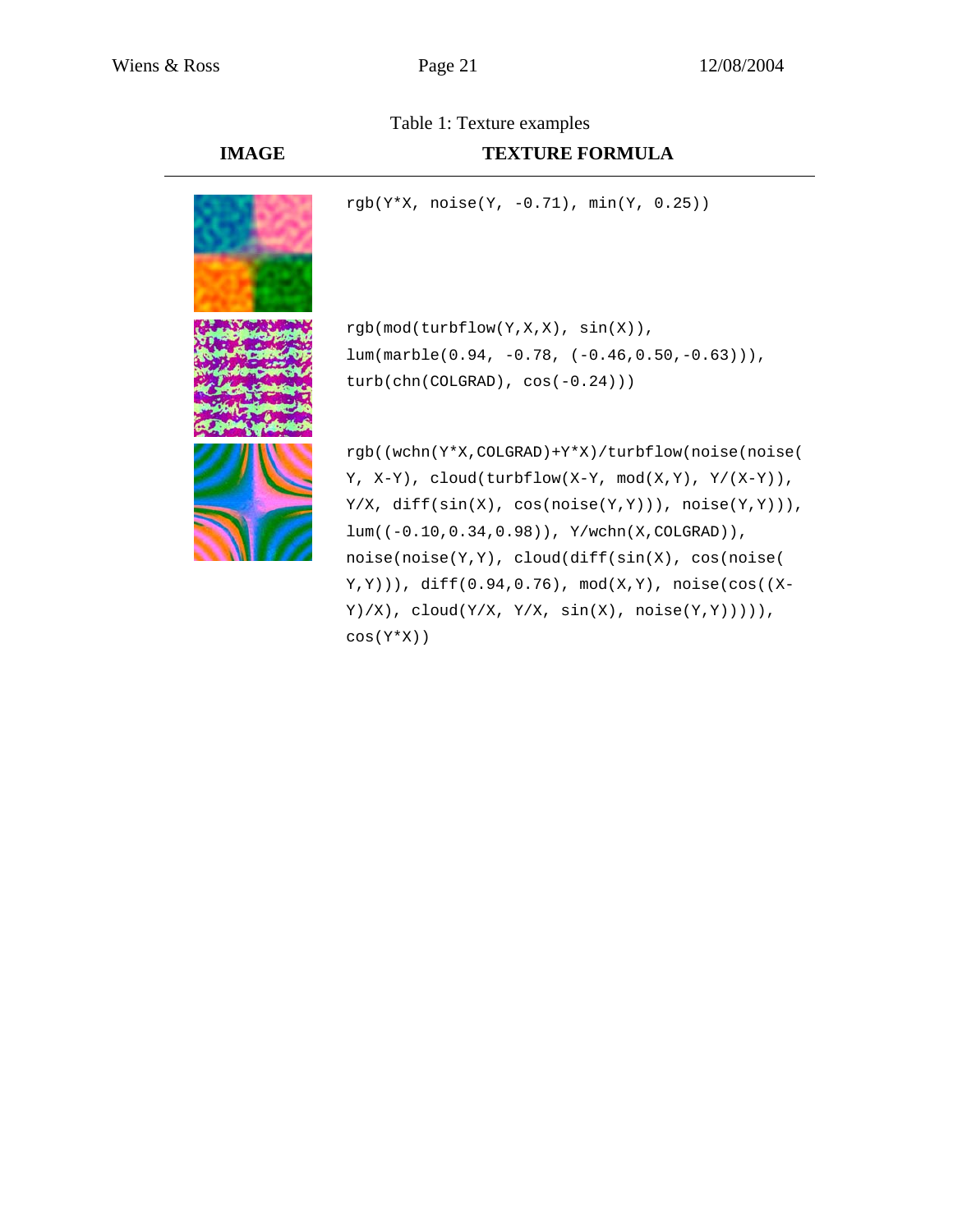# Table 2: Noise examples

| <b>Noise</b> | Turb | <b>Turb Flow Cloud</b> | <b>Marble</b> |  |
|--------------|------|------------------------|---------------|--|
|              |      |                        |               |  |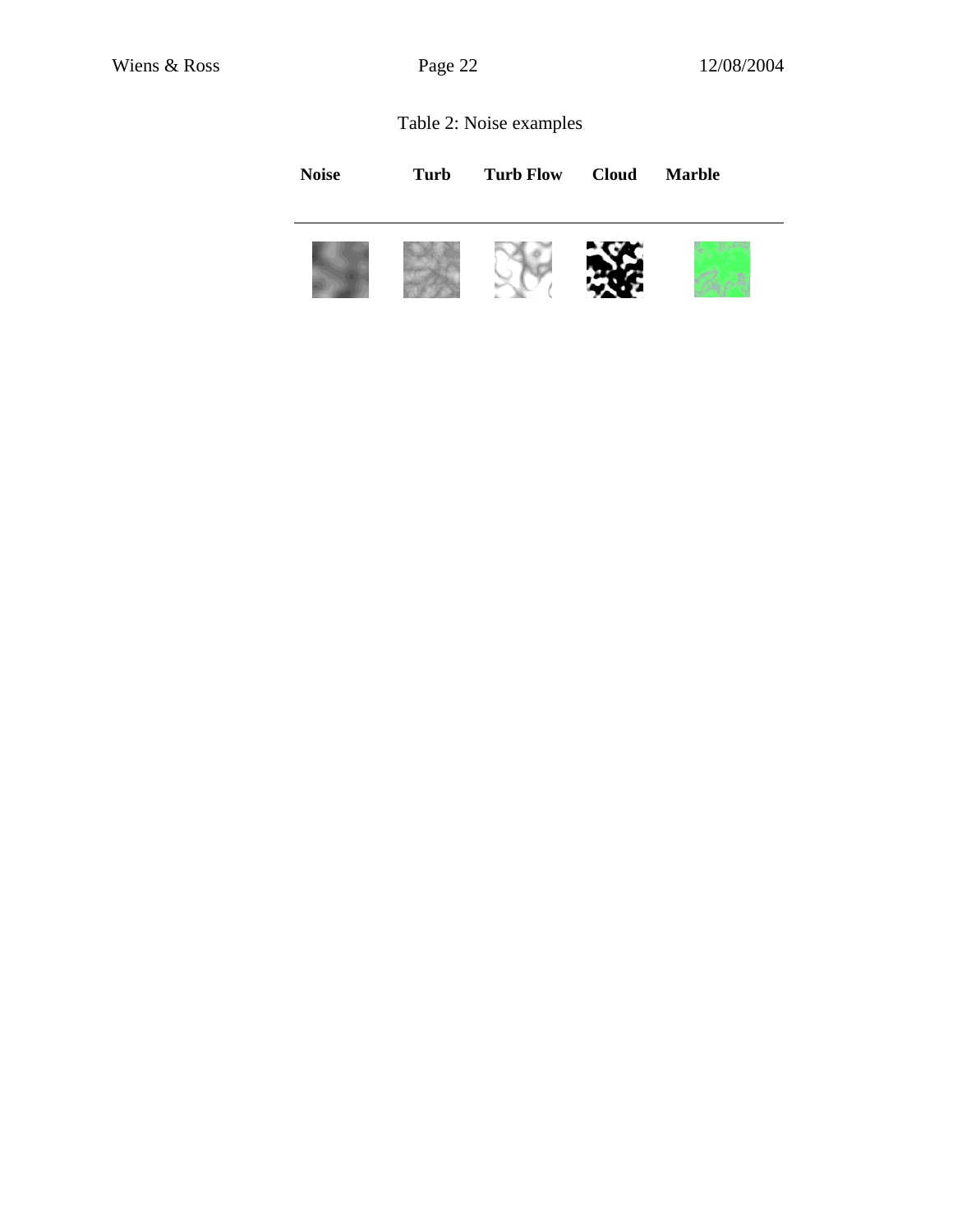Table 3: Feature tests

| TEST                 | <b>DESCRIPTION</b>                             |
|----------------------|------------------------------------------------|
| Colour Direct (CDIR) | Matches colour similarities pixel by pixel     |
| Colour Histogram     | Matches colours, position irrelevant           |
| (CHIST)              |                                                |
| Colour Histogram     | Matches similar colours, position irrelevant   |
| Quadratic (CHISTO)   |                                                |
| Wavelet (WAV)        | Matches shape using wavelet theory             |
|                      |                                                |
| <b>Smoothness</b>    | Matches colour smoothness (contrast), position |
| Histogram (SHIST)    | irrelevant                                     |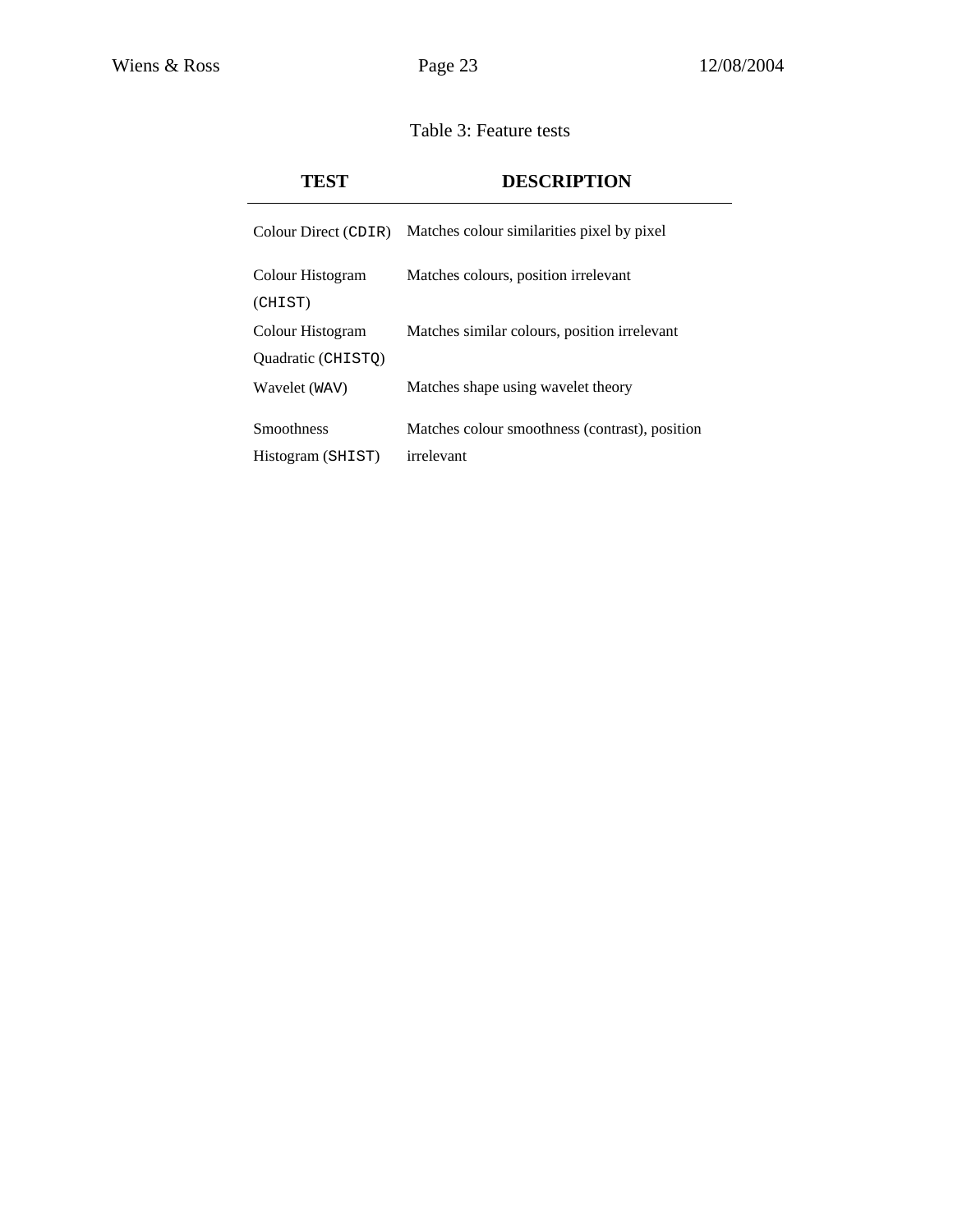| C <sub>1</sub>  | C2                      | SIM(C1, C2) |
|-----------------|-------------------------|-------------|
| Black (0, 0, 0) | White $(1,1,1)$         | $\Omega$    |
| Black (0, 0, 0) | Black (0, 0, 0)         | 1           |
| White $(1,1,1)$ | White $(1,1,1)$         | 1           |
| Red (1,0,0)     | Blue $(0,0,1)$          | 0.03        |
| Blue $(0,0,1)$  | Grey $(0.5, 0.5, 0.5)$  | 0.25        |
| Red (1,0,0)     | Darker Red $(0.8, 0.0)$ | 0.78        |

# Table 4: Similarity measure examples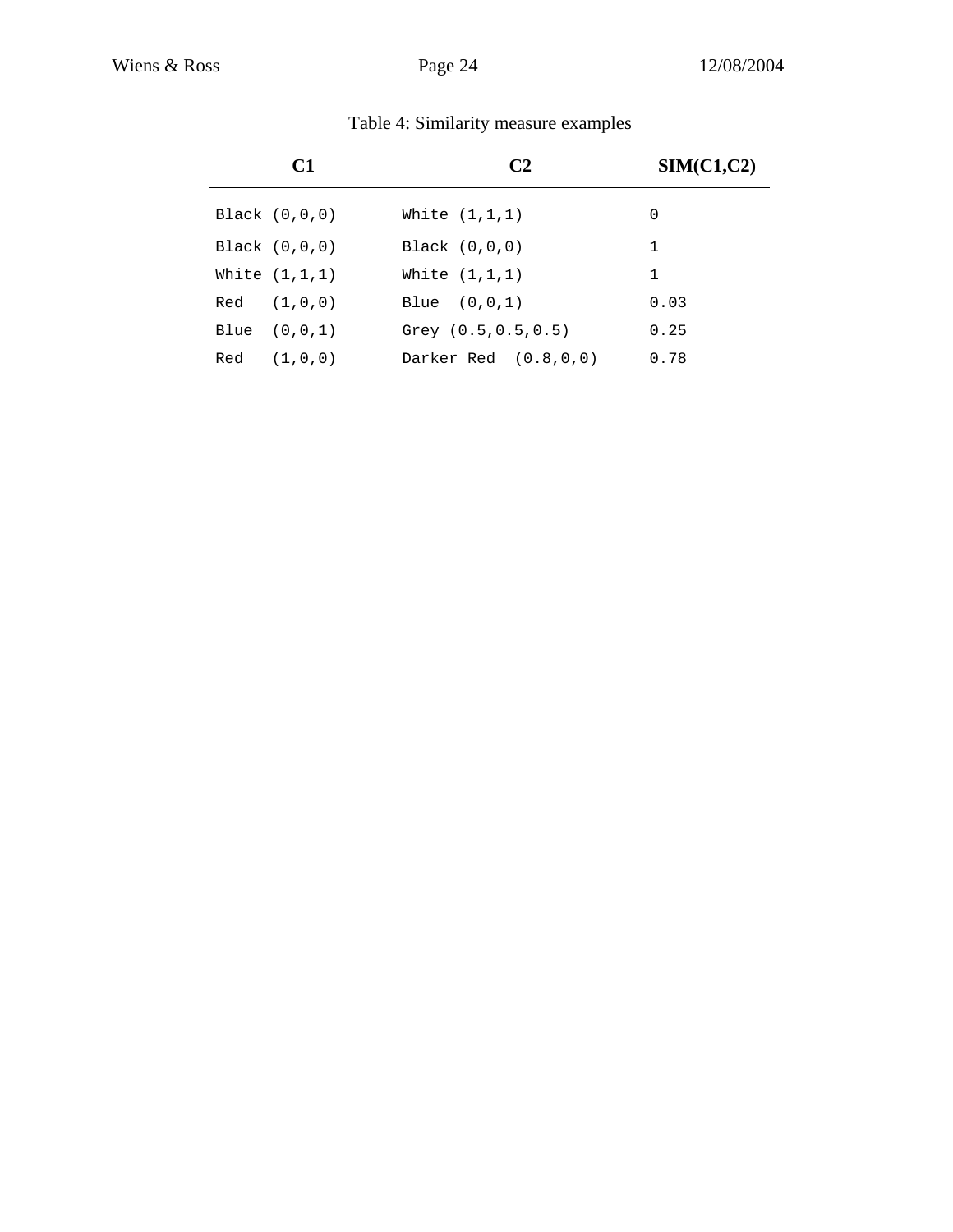Table 5: Example quantized, frequency and wavelet images

# **QUANTIZED FREQUENCY WAVELET**

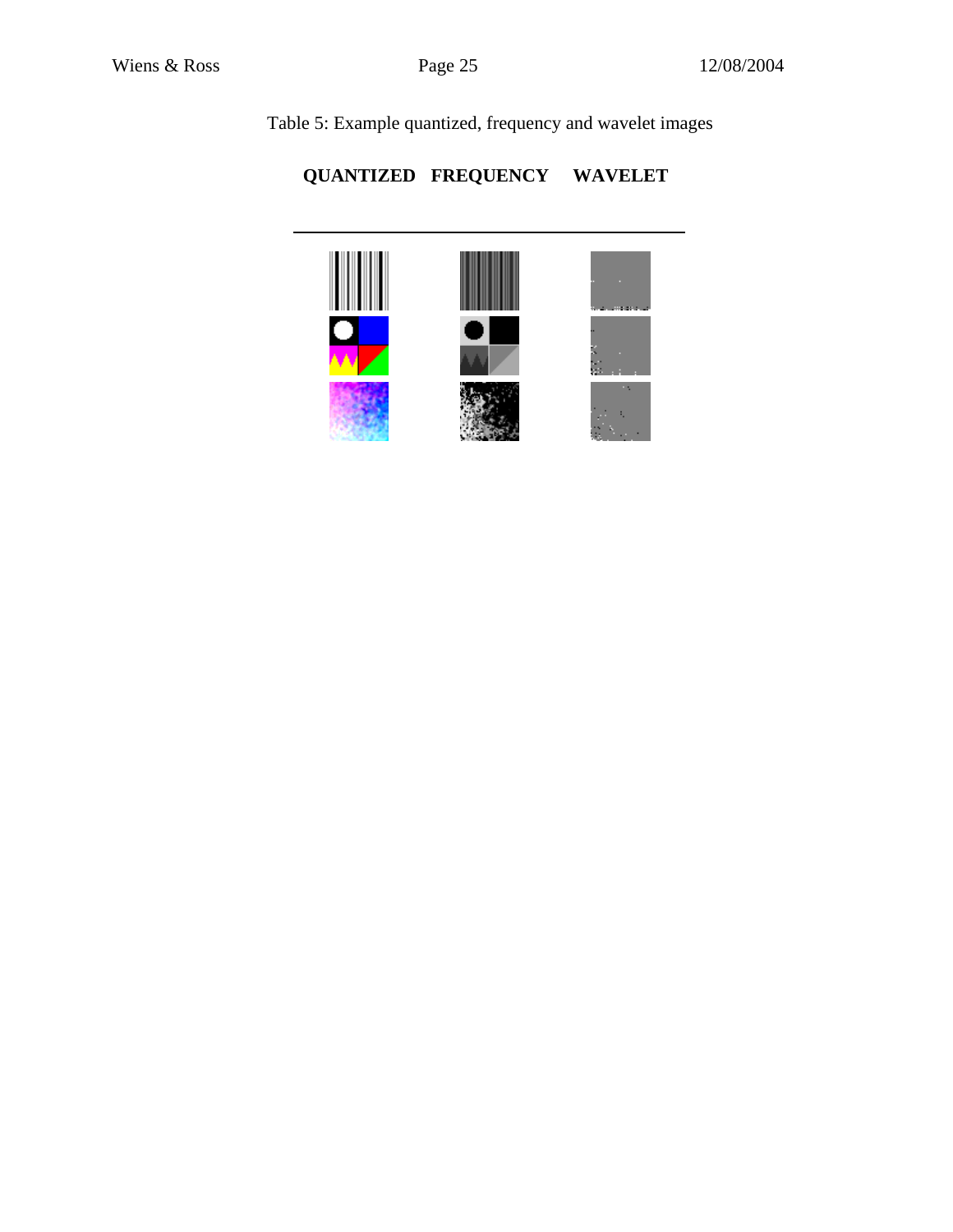Table 6: Sample quantized and smoothness images

**QUANTIZED SMOOTHNESS**

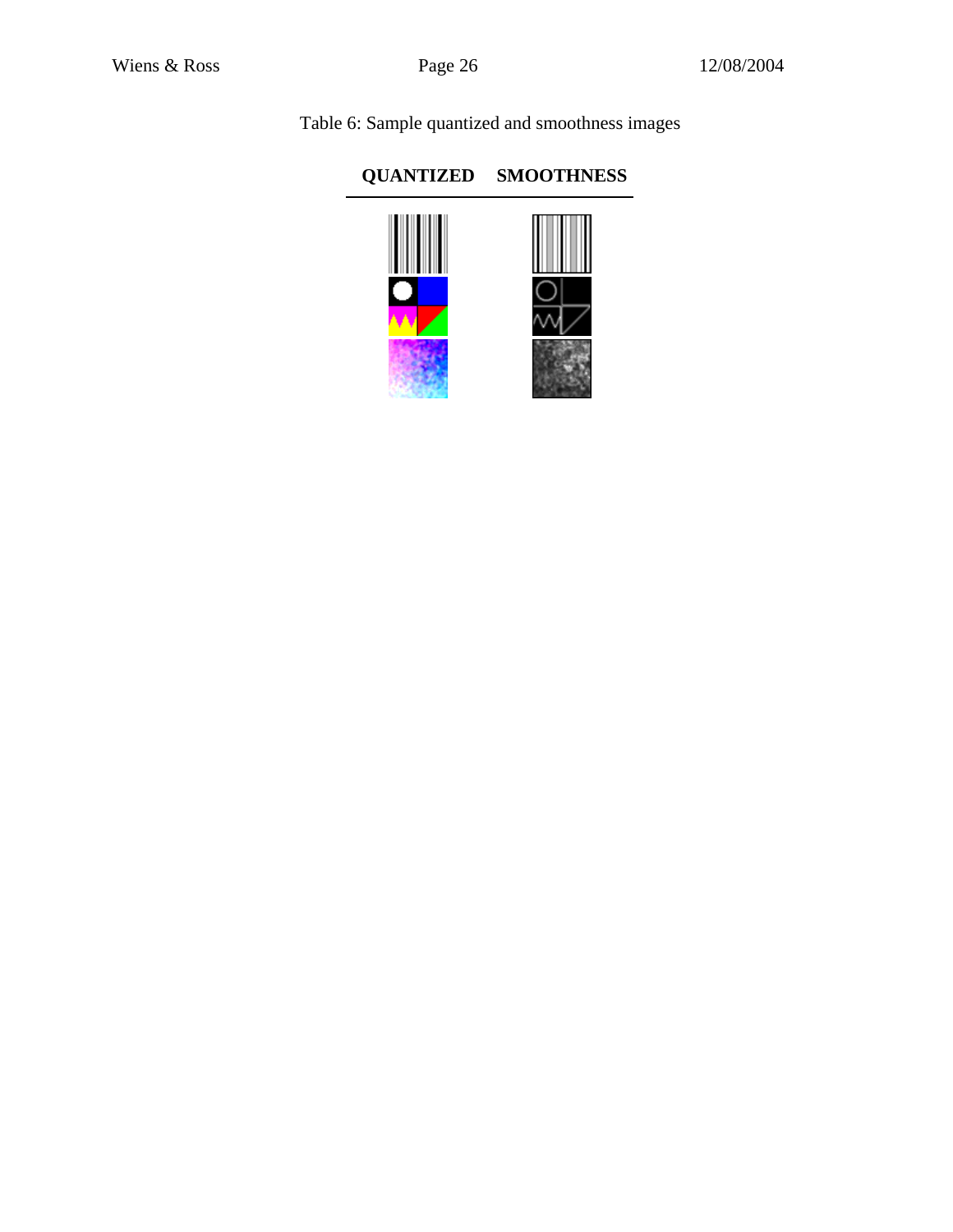# Table 7: GP parameters

| <b>PARAMETER</b>                                 | <b>VALUE</b>       |  |
|--------------------------------------------------|--------------------|--|
| Maximum nodes                                    | 100                |  |
| Maximum depth                                    | 50                 |  |
| Initialization method                            | half and half      |  |
| Initial depth                                    | $2$ to 6           |  |
| Crossover selection                              | tournament, size=5 |  |
| Crossover rate                                   | 0.9                |  |
| <b>Mutation selection</b>                        | tournament, size=5 |  |
| <b>Mutation</b> rate                             | 0.1                |  |
| Population size                                  | 5600               |  |
| Number of subpopulations                         | $1, 3, 4$ or $7$   |  |
| Number of exchanges                              | $0, 2, 3$ or 9     |  |
| Subpopulation exchange interval (in generations) | 10                 |  |
| Exchange count (number of individuals)           | 5                  |  |
| Exchange selection methods                       | best and random    |  |
| Maximum generations                              | 100                |  |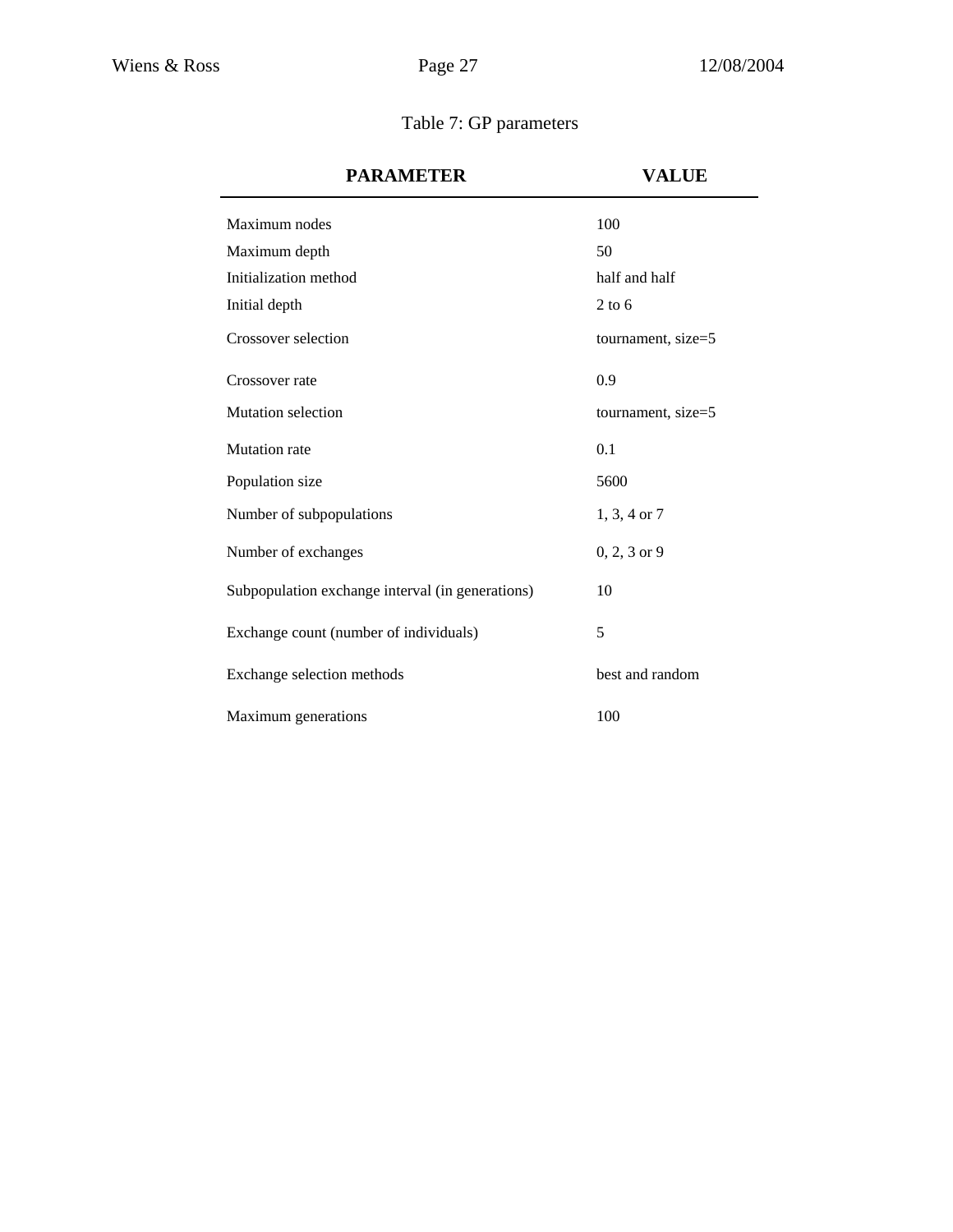# Table 8: *Gentropy*-specific parameters

| <b>PARAMETER</b>                    | <b>VALUE</b> |
|-------------------------------------|--------------|
| Threshold (stop when fitness $>$ )  | 0.99         |
| Number of quantized greys           | 25           |
| Number of quantized colours         | 1000         |
| Number of wavelet coefficients used | 50           |
| Evaluation/Target width and height  | 50           |
| Final image width and height        | 500          |
| Number of target images             | 1 or 2       |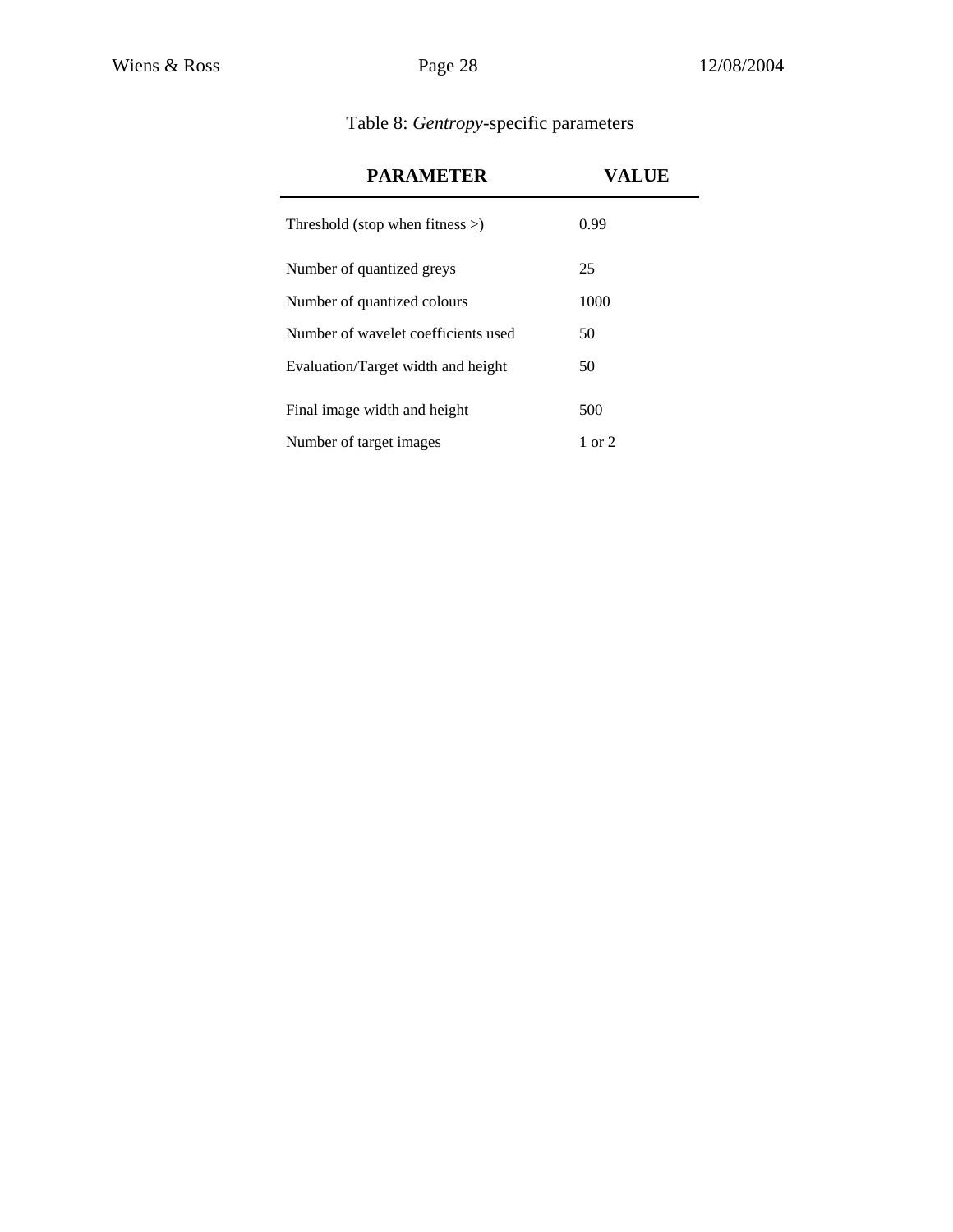

Figure 2: Four subpopulation topology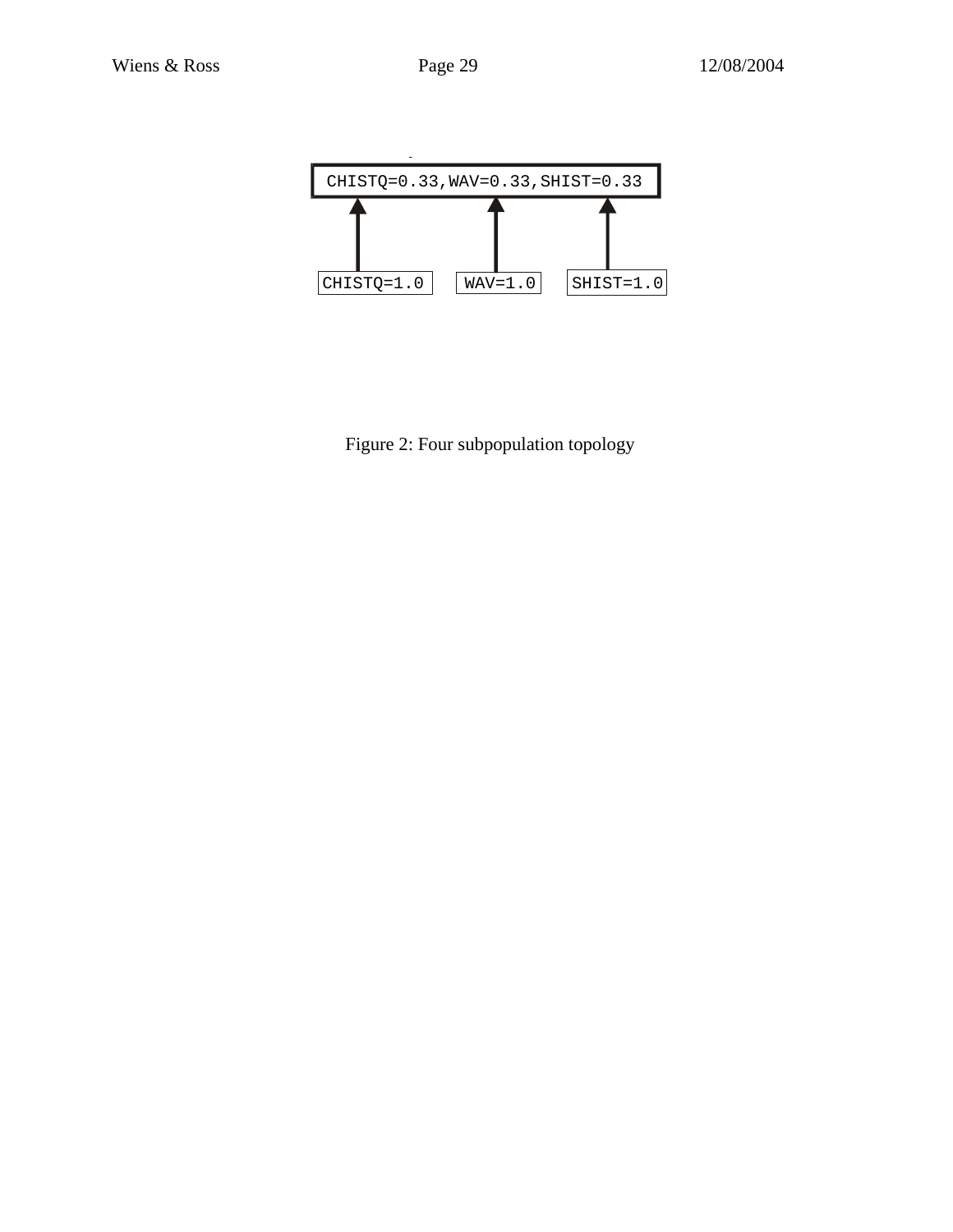

Figure 3: Seven subpopulation topology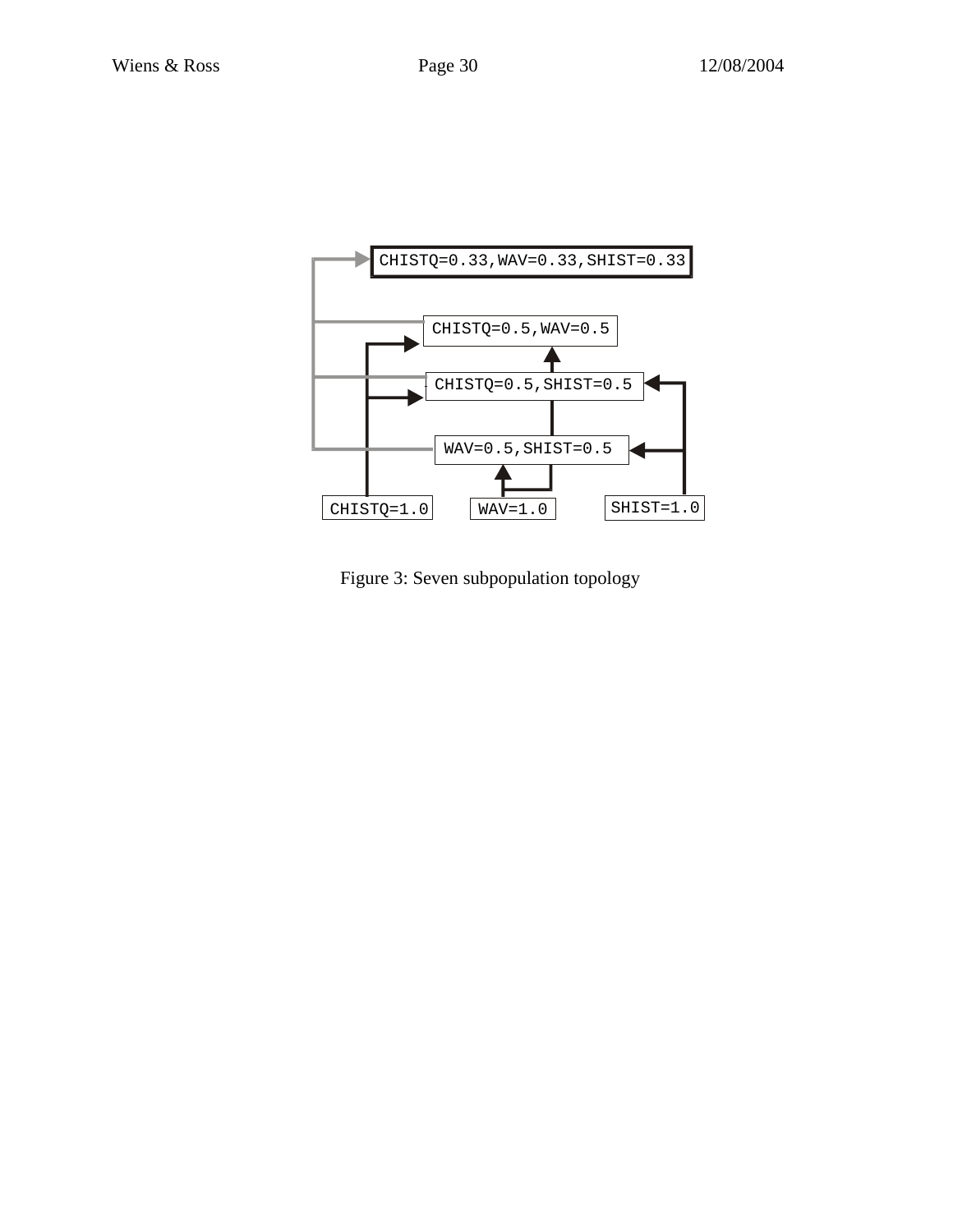

Figure 4: Three subpopulation topology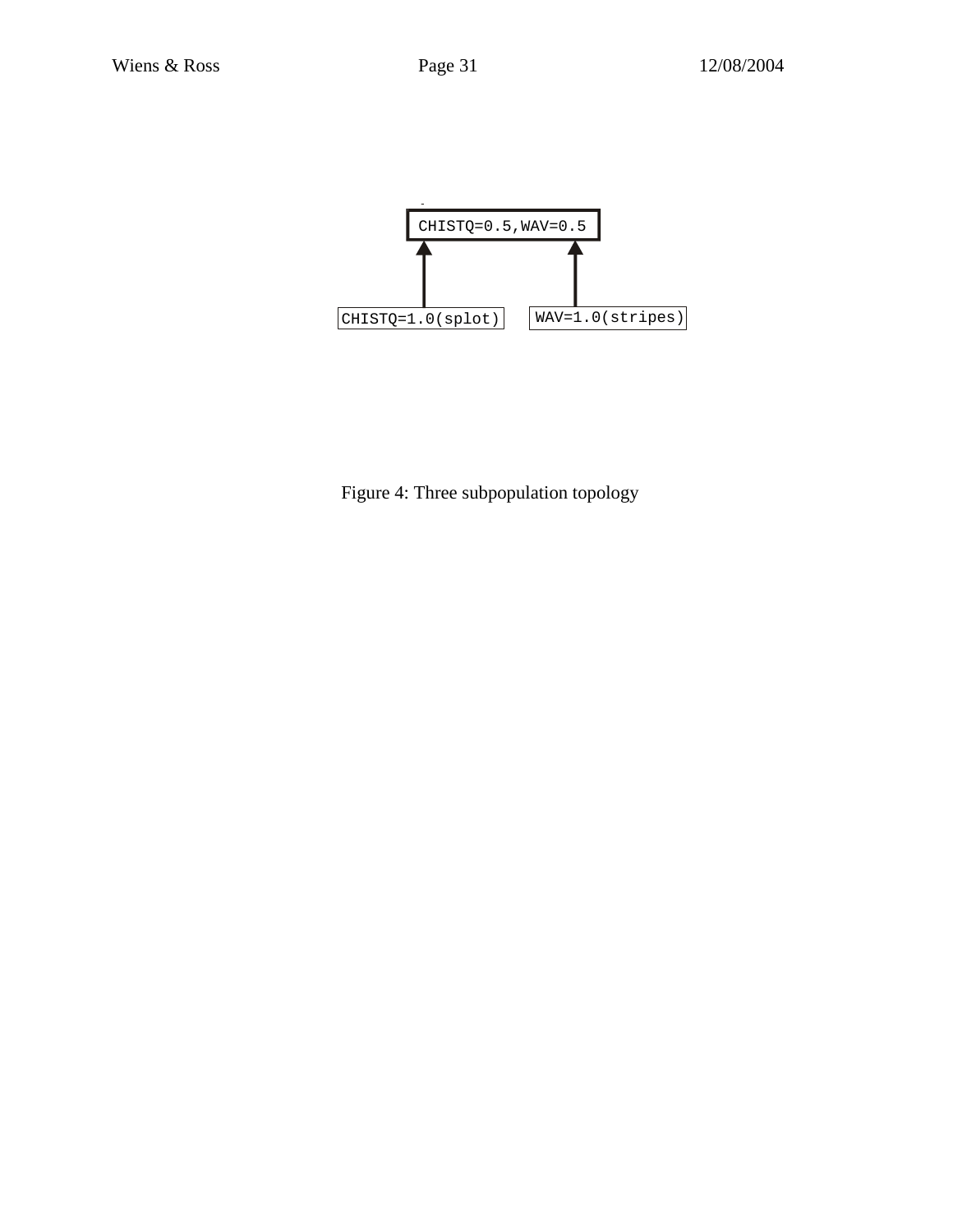|  |  | Table 9: Runs with 4 subpopulations |
|--|--|-------------------------------------|
|--|--|-------------------------------------|

| <b>Target</b> | <b>Fitness</b> | <b>Solution</b> | <b>Expanded</b>    |
|---------------|----------------|-----------------|--------------------|
|               | <b>Score</b>   | <b>Image</b>    | <b>Coordinates</b> |
|               | 0.6576         |                 |                    |
| stripes       | 0.5374         |                 |                    |
|               | 0.5738         |                 |                    |
|               | 0.6735         |                 |                    |
| splot         | 0.6706         |                 |                    |
|               | 0.6772         |                 |                    |
|               | 0.7260         |                 |                    |
| prim          | 0.7304         |                 |                    |
|               | 0.7226         |                 |                    |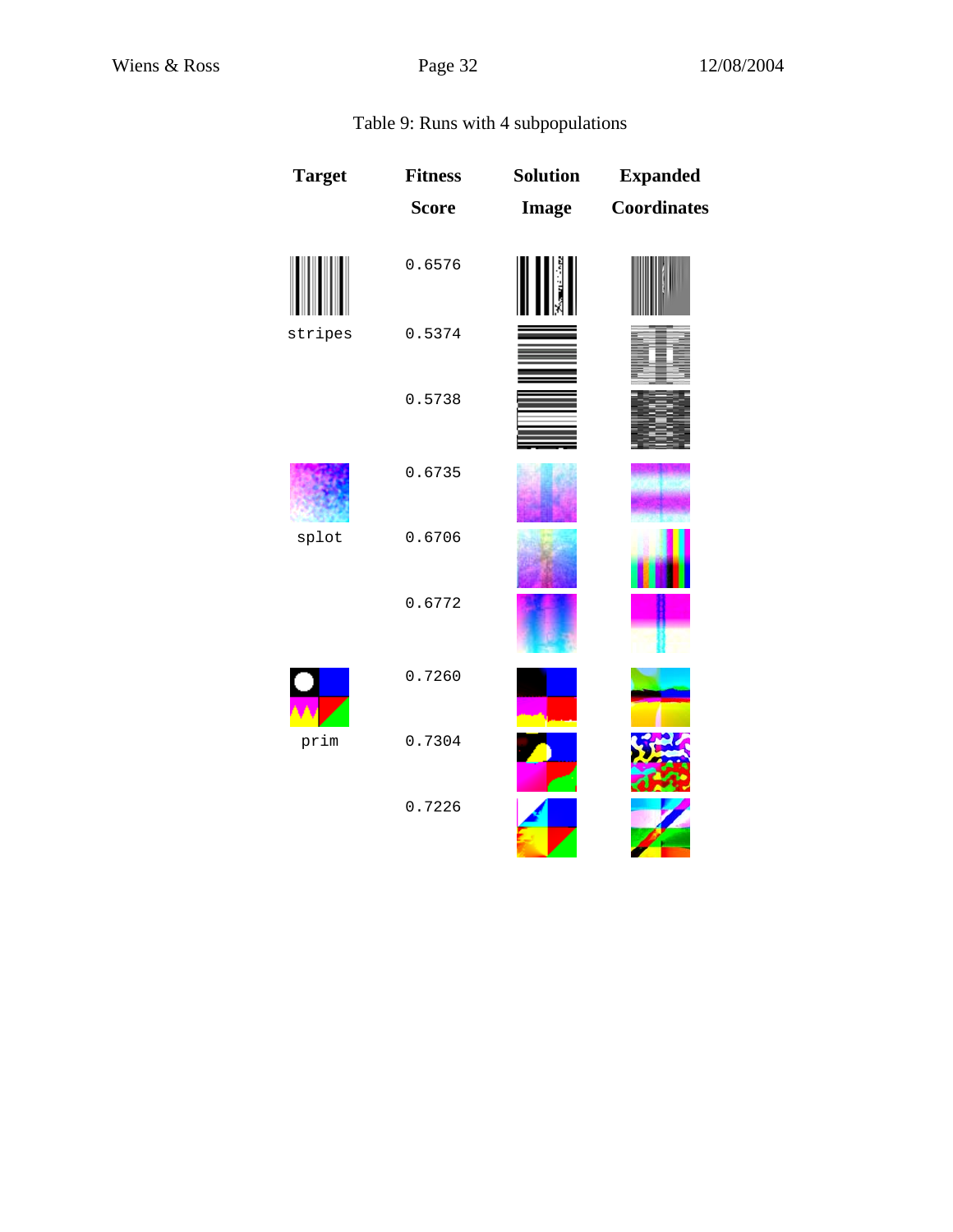| <b>Target</b> | <b>Fitness</b><br><b>Score</b> | <b>Solution</b><br><b>Image</b> | <b>Expanded</b><br><b>Coordinates</b> |
|---------------|--------------------------------|---------------------------------|---------------------------------------|
|               | 0.5967                         |                                 |                                       |
| stripes       | 0.5827                         |                                 |                                       |
|               | 0.6241                         |                                 |                                       |
|               | 0.6889                         |                                 |                                       |
| splot         | 0.6582                         |                                 |                                       |
|               | 0.6550                         |                                 |                                       |
|               | 0.7036                         |                                 |                                       |
| prim          | 0.7033                         |                                 |                                       |
|               | 0.7110                         |                                 |                                       |

# Table 10: Runs with 7 subpopulations